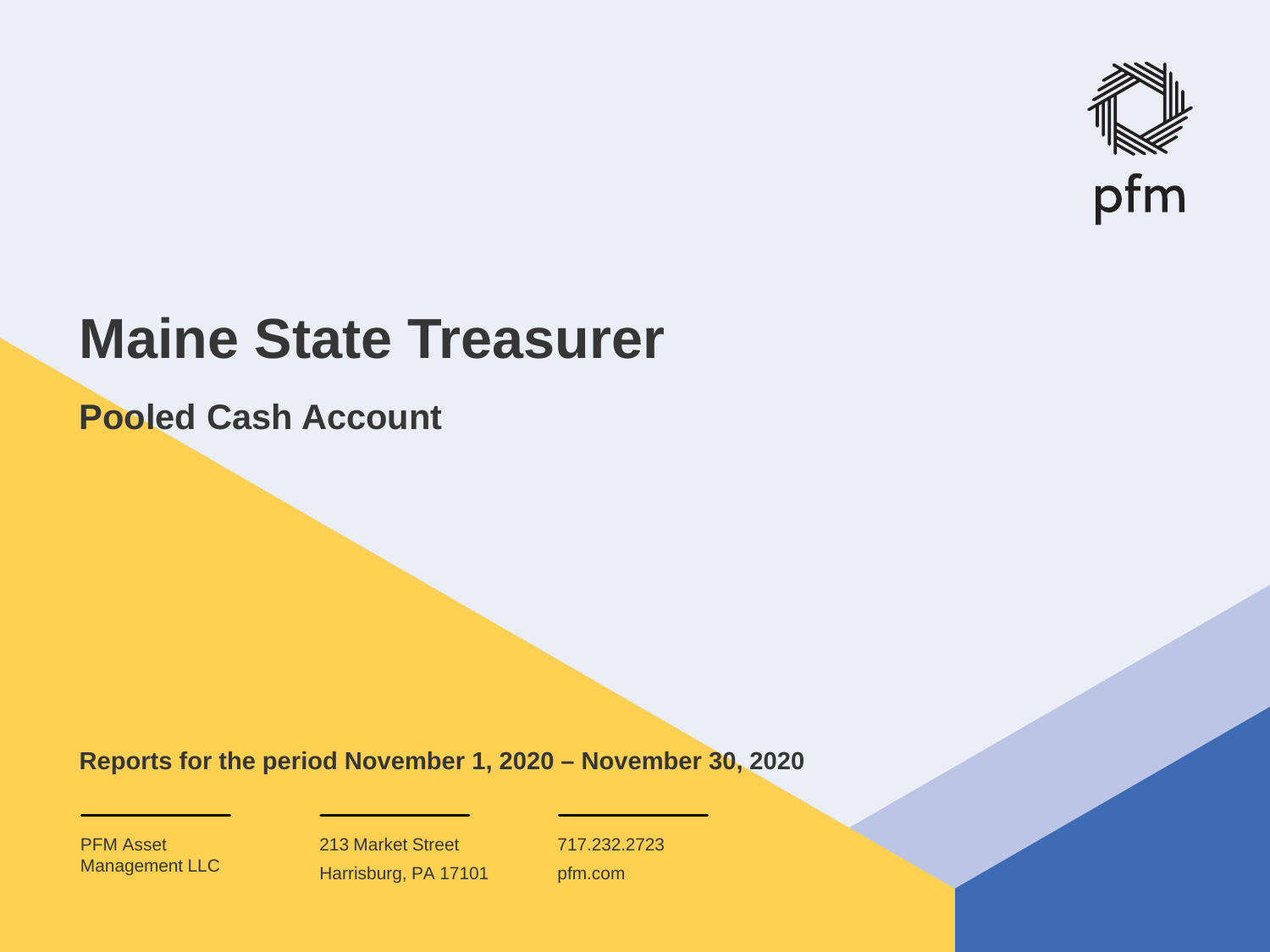#### **Maine State Treasurer Activity and Performance Summary For the Month Ending November 30, 2020**

| <b>Amortized Cost Basis Activity Summary</b> |  |  |  |  |
|----------------------------------------------|--|--|--|--|
|----------------------------------------------|--|--|--|--|

| <b>Beginning Amortized Cost Value</b>   |                | 2,940,129,908.80 | <b>Interest Earned</b>                       |
|-----------------------------------------|----------------|------------------|----------------------------------------------|
| <b>Additions</b>                        |                |                  |                                              |
| Contributions                           | 0.00           |                  | <b>Current Holdings</b>                      |
| Interest Received                       | 588,117.26     |                  | Cash and Equivalents<br>48,087.64            |
| <b>Accrued Interest Sold</b>            | 0.00           |                  | Repurchase Agreement<br>0.00                 |
| Gain on Sales                           | 0.00           |                  | <b>Certificates of Deposit</b><br>343,750.00 |
| <b>Total Additions</b>                  |                | 588,117.26       | 0.00<br><b>Commercial Paper</b>              |
| <b>Deductions</b>                       |                |                  | U.S. Treasuries<br>796,717.38                |
| Withdrawals                             | 127,588,117.26 |                  | <b>Federal Agency</b><br>472,406.05          |
| <b>Accrued Interest Purchased</b>       | 0.00           |                  | 51,674.37<br>Corporate                       |
| Loss on Sales                           | 0.00           |                  |                                              |
|                                         |                |                  | <b>Sales and Maturities</b>                  |
| <b>Total Deductions</b>                 |                | (127,588,117.26) | 0.00<br>Repurchase Agreement                 |
| Accretion (Amortization) for the Period |                | (111, 135.97)    | 0.00<br><b>Commercial Paper</b>              |
| <b>Ending Amortized Cost Value</b>      |                | 2,813,018,772.83 | 0.00<br><b>Certificates of Deposit</b>       |
| Ending Fair Value                       |                | 2,829,824,884.33 | 0.00<br>U.S. Treasuries                      |
| Unrealized Gain (Loss)                  |                | 16,806,111.50    | 0.00<br>Federal Agency                       |
|                                         |                |                  | $\sim$ $\sim$                                |

|                                         | <b>Amortized Cost Basis Activity Summary</b> |                  | <b>Detail of Amortized Cost Basis Return</b> |                        |                                    |                            |                     |  |
|-----------------------------------------|----------------------------------------------|------------------|----------------------------------------------|------------------------|------------------------------------|----------------------------|---------------------|--|
| <b>Beginning Amortized Cost Value</b>   |                                              | 2,940,129,908.80 |                                              | <b>Interest Earned</b> | <b>Accretion</b><br>(Amortization) | <b>Realized Gain(Loss)</b> | <b>Total Income</b> |  |
| Additions                               |                                              |                  |                                              |                        |                                    |                            |                     |  |
| Contributions                           | 0.00                                         |                  | <b>Current Holdings</b>                      |                        |                                    |                            |                     |  |
| <b>Interest Received</b>                | 588,117.26                                   |                  | Cash and Equivalents                         | 48,087.64              | 0.00                               | 0.00                       | 48,087.64           |  |
| <b>Accrued Interest Sold</b>            | 0.00                                         |                  | Repurchase Agreement                         | 0.00                   | 0.00                               | 0.00                       | 0.00                |  |
| Gain on Sales                           | 0.00                                         |                  | <b>Certificates of Deposit</b>               | 343,750.00             | 0.00                               | 0.00                       | 343,750.00          |  |
| <b>Total Additions</b>                  |                                              | 588,117.26       | <b>Commercial Paper</b>                      | 0.00                   | 0.00                               | 0.00                       | 0.00                |  |
| Deductions                              |                                              |                  | U.S. Treasuries                              | 796,717.38             | (111, 745.88)                      | 0.00                       | 684,971.50          |  |
| Withdrawals                             | 127,588,117.26                               |                  | <b>Federal Agency</b>                        | 472,406.05             | 1,491.63                           | 0.00                       | 473,897.68          |  |
| <b>Accrued Interest Purchased</b>       | 0.00                                         |                  | Corporate                                    | 51,674.37              | (881.72)                           | 0.00                       | 50,792.65           |  |
| Loss on Sales                           | 0.00                                         |                  |                                              |                        |                                    |                            |                     |  |
|                                         |                                              |                  | <b>Sales and Maturities</b>                  |                        |                                    |                            |                     |  |
| <b>Total Deductions</b>                 |                                              | (127,588,117.26) | Repurchase Agreement                         | 0.00                   | 0.00                               | 0.00                       | 0.00                |  |
| Accretion (Amortization) for the Period |                                              | (111, 135.97)    | <b>Commercial Paper</b>                      | 0.00                   | 0.00                               | 0.00                       | 0.00                |  |
| <b>Ending Amortized Cost Value</b>      |                                              | 2,813,018,772.83 | <b>Certificates of Deposit</b>               | 0.00                   | 0.00                               | 0.00                       | 0.00                |  |
| Ending Fair Value                       |                                              | 2,829,824,884.33 | U.S. Treasuries                              | 0.00                   | 0.00                               | 0.00                       | 0.00                |  |
| Unrealized Gain (Loss)                  |                                              | 16,806,111.50    | <b>Federal Agency</b>                        | 0.00                   | 0.00                               | 0.00                       | 0.00                |  |
|                                         |                                              |                  | Corporate                                    | 0.00                   | 0.00                               | 0.00                       | 0.00                |  |
|                                         |                                              |                  | <b>Total</b>                                 | 1,712,635.44           | (111, 135.97)                      | 0.00                       | 1,601,499.47        |  |

|                | <b>Twelve</b>         | <b>Six</b>            |               |
|----------------|-----------------------|-----------------------|---------------|
|                | <b>Month Trailing</b> | <b>Month Trailing</b> | For the Month |
| Fed Funds      | 0.67%                 | 0.25%                 | 0.25%         |
| Overnight Repo | 0.56%                 | 0.13%                 | 0.11%         |
| 3 Month T-Bill | 0.49%                 | 0.11%                 | 0.08%         |
| 6 Month T-Bill | 0.50%                 | 0.12%                 | 0.09%         |
| 1 Year T-Note  | 0.55%                 | 0.16%                 | 0.14%         |
| 2 Year T-Note  | 0.52%                 | 0.15%                 | 0.16%         |
| 5 Year T-Note  | 0.65%                 | 0.31%                 | 0.39%         |
|                |                       |                       |               |
|                |                       |                       |               |

## **Annualized Comparative Rates of Return Summary of Amortized Cost Basis Return for the Period**

|                | <b>Twelve</b>         | Six                   |               |                                             | <b>Total Portfolio</b> | <b>Excluding Cash</b><br><b>Equivalents</b> |
|----------------|-----------------------|-----------------------|---------------|---------------------------------------------|------------------------|---------------------------------------------|
|                | <b>Month Trailing</b> | <b>Month Trailing</b> | For the Month | Interest Earned                             | 1,712,635.44           | 1,664,547.80                                |
| Fed Funds      | 0.67%                 | 0.25%                 | 0.25%         | Accretion (Amortization)                    | (111, 135.97)          | (111, 135.97)                               |
| Overnight Repo | 0.56%                 | 0.13%                 | 0.11%         | Realized Gain (Loss) on Sales               | 0.00                   | 0.00                                        |
| 3 Month T-Bill | 0.49%                 | 0.11%                 | 0.08%         | Total Income on Portfolio                   | 1,601,499.47           | 1,553,411.83                                |
| 6 Month T-Bill | 0.50%                 | 0.12%                 | 0.09%         | Average Daily Historical Cost               | 2,889,214,903.31       | 1,534,614,903.31                            |
| 1 Year T-Note  | 0.55%                 | 0.16%                 | 0.14%         | <b>Annualized Return</b>                    | 0.67%                  | 1.23%                                       |
| 2 Year T-Note  | 0.52%                 | 0.15%                 | 0.16%         | Annualized Return Fiscal Year to Date       | 0.73%                  | 1.40%                                       |
| 5 Year T-Note  | 0.65%                 | 0.31%                 | 0.39%         | <b>Investment Advisory Fees</b>             | 14,583.34              | n/a                                         |
|                |                       |                       |               | Annualized Return (net of fees)             | 0.67%                  | n/a                                         |
|                |                       |                       |               | Weighted Average Effective Duration in Days | 225                    | 411                                         |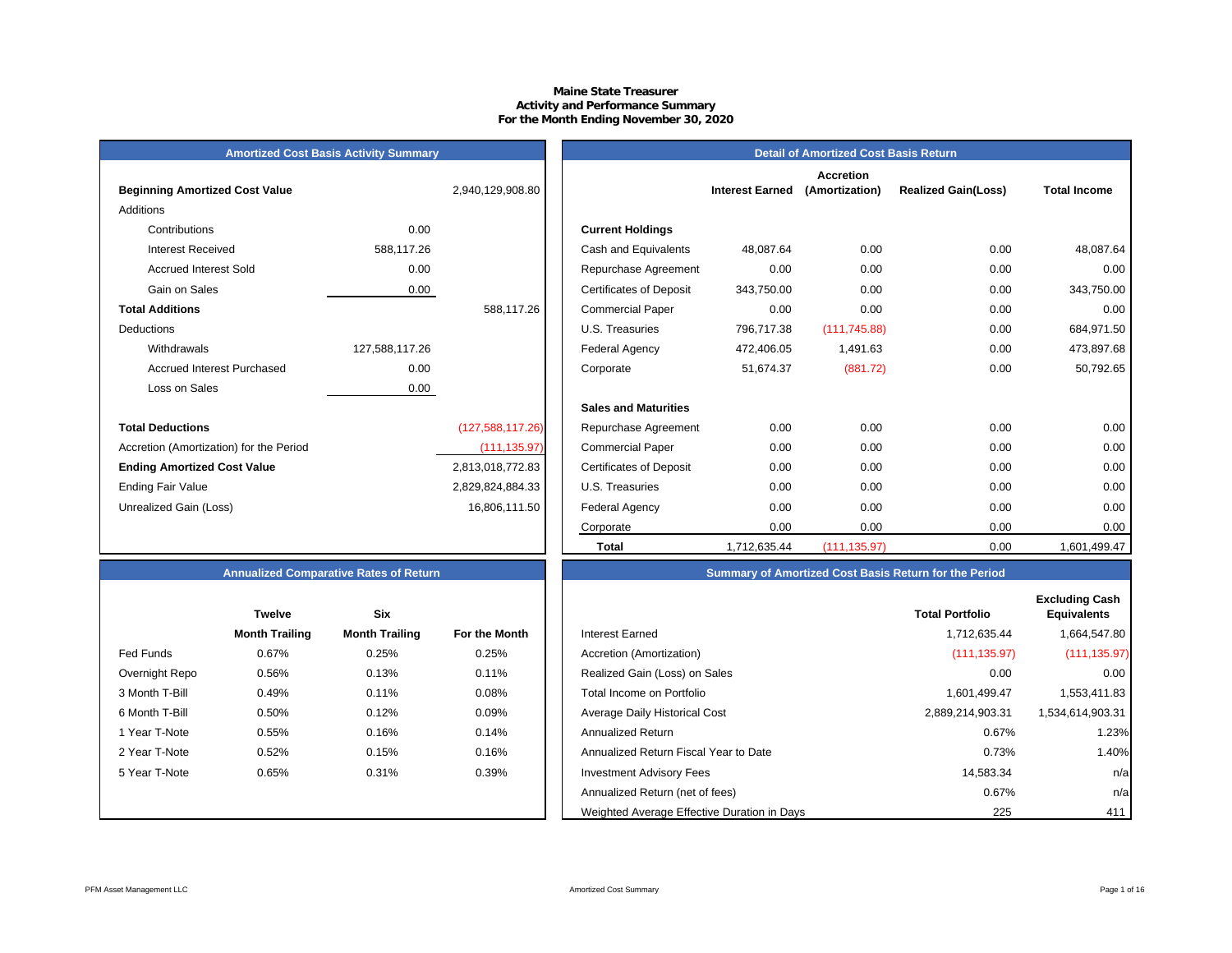#### **Maine State Treasurer Activity and Performance Summary For the Month Ending November 30, 2020**

## **Fair Value Basis Activity Summary**

|  | Detail of Fair Value Basis Return |  |
|--|-----------------------------------|--|

| <b>Beginning Fair Value</b>         |                | 2,957,488,571.52 |                                |
|-------------------------------------|----------------|------------------|--------------------------------|
| Additions                           |                |                  |                                |
| Contributions                       | 0.00           |                  | <b>Current Holdings</b>        |
| Interest Received                   | 588,117.26     |                  | Cash and Equivalents           |
| <b>Accrued Interest Sold</b>        | 0.00           |                  | Repurchase Agreeme             |
| <b>Total Additions</b>              |                | 588,117.26       | <b>Certificates of Deposit</b> |
|                                     |                |                  | <b>Commercial Paper</b>        |
| <b>Deductions</b>                   |                |                  | U.S. Treasuries                |
| Withdrawals                         | 127,588,117.26 |                  | <b>Federal Agency</b>          |
| Accrued Interest Purchased          | 0.00           |                  | Corporate                      |
|                                     |                |                  |                                |
| <b>Total Deductions</b>             |                | (127,588,117.26) | <b>Sales and Maturities</b>    |
|                                     |                |                  | Repurchase Agreeme             |
| Change in Fair Value for the Period |                | (663, 687.19)    | <b>Commercial Paper</b>        |
| <b>Ending Fair Value</b>            |                | 2,829,824,884.33 | <b>Certificates of Deposit</b> |

| Beginning Fair Value                |                | 2,957,488,571.52   |                                | <b>Interest Earned</b> | <b>Change in Fair Value</b> | <b>Total Income</b> |  |
|-------------------------------------|----------------|--------------------|--------------------------------|------------------------|-----------------------------|---------------------|--|
| Additions                           |                |                    |                                |                        |                             |                     |  |
| Contributions                       | 0.00           |                    | <b>Current Holdings</b>        |                        |                             |                     |  |
| <b>Interest Received</b>            | 588,117.26     |                    | Cash and Equivalents           | 48,087.64              | 0.00                        | 48,087.64           |  |
| <b>Accrued Interest Sold</b>        | 0.00           |                    | Repurchase Agreement           | 0.00                   | 0.00                        | 0.00                |  |
| <b>Total Additions</b>              |                | 588,117.26         | <b>Certificates of Deposit</b> | 343,750.00             | 0.00                        | 343,750.00          |  |
|                                     |                |                    | <b>Commercial Paper</b>        | 0.00                   | 0.00                        | 0.00                |  |
| Deductions                          |                |                    | U.S. Treasuries                | 796,717.38             | (630, 510.80)               | 166,206.58          |  |
| Withdrawals                         | 127,588,117.26 |                    | <b>Federal Agency</b>          | 472,406.05             | (45,797.68)                 | 426,608.37          |  |
| <b>Accrued Interest Purchased</b>   | 0.00           |                    | Corporate                      | 51,674.37              | 12,621.29                   | 64,295.66           |  |
| <b>Total Deductions</b>             |                | (127, 588, 117.26) | <b>Sales and Maturities</b>    |                        |                             |                     |  |
|                                     |                |                    | Repurchase Agreements          | 0.00                   | 0.00                        | 0.00                |  |
| Change in Fair Value for the Period |                | (663, 687.19)      | <b>Commercial Paper</b>        | 0.00                   | 0.00                        | 0.00                |  |
| <b>Ending Fair Value</b>            |                | 2,829,824,884.33   | <b>Certificates of Deposit</b> | 0.00                   | 0.00                        | 0.00                |  |
|                                     |                |                    | U.S. Treasuries                | 0.00                   | 0.00                        | 0.00                |  |
|                                     |                |                    | Federal Agency                 | 0.00                   | 0.00                        | 0.00                |  |
|                                     |                |                    | Corporate                      | 0.00                   | 0.00                        | 0.00                |  |
|                                     |                |                    | Total                          | 1,712,635.44           | (663, 687.19)               | 1,048,948.25        |  |

#### **Annualized Comparative Rates of Return**

|                | <b>Twelve</b>         | <b>Six</b>            |                      |
|----------------|-----------------------|-----------------------|----------------------|
|                | <b>Month Trailing</b> | <b>Month Trailing</b> | <b>For the Month</b> |
| Fed Funds      | 0.67%                 | 0.25%                 | 0.25%                |
| Overnight Repo | 0.56%                 | 0.13%                 | 0.11%                |
| 3 Month T-Bill | 0.80%                 | 0.14%                 | 0.11%                |
| 6 Month T-Bill | 1.19%                 | 0.23%                 | 0.21%                |
| 1 Year T-Note  | 2.01%                 | 0.34%                 | 0.60%                |
| 2 Year T-Note  | 3.20%                 | 0.09%                 | 0.51%                |
| 5 Year T-Note  | 7.02%                 | 0.07%                 | 1.99%                |
|                |                       |                       |                      |
|                |                       |                       |                      |

|                | <b>Twelve</b>         | Six                   |               |                                             | <b>Total Portfolio</b> | <b>Excluding Cash</b><br><b>Equivalents</b> |
|----------------|-----------------------|-----------------------|---------------|---------------------------------------------|------------------------|---------------------------------------------|
|                | <b>Month Trailing</b> | <b>Month Trailing</b> | For the Month | Interest Earned                             | 1,712,635.44           | 1,664,547.80                                |
| Fed Funds      | 0.67%                 | 0.25%                 | 0.25%         | Change in Fair Value                        | (663, 687.19)          | (663, 687.19)                               |
| Overnight Repo | 0.56%                 | 0.13%                 | 0.11%         | Total Income on Portfolio                   | 1.048.948.25           | 1,000,860.61                                |
| 3 Month T-Bill | 0.80%                 | 0.14%                 | 0.11%         | Average Daily Historical Cost               | 2,889,214,903.31       | 1,534,614,903.31                            |
| 6 Month T-Bill | 1.19%                 | 0.23%                 | 0.21%         | Annualized Return                           | 0.44%                  | 0.79%                                       |
| 1 Year T-Note  | 2.01%                 | 0.34%                 | 0.60%         | Annualized Return Fiscal Year to Date       | 0.37%                  | 0.68%                                       |
| 2 Year T-Note  | 3.20%                 | $0.09\%$              | 0.51%         | Weighted Average Effective Duration in Days | 225                    | 411                                         |
| 5 Year T-Note  | 7.02%                 | $0.07\%$              | 1.99%         |                                             |                        |                                             |
|                |                       |                       |               |                                             |                        |                                             |

**Summary of Fair Value Basis Return for the Period**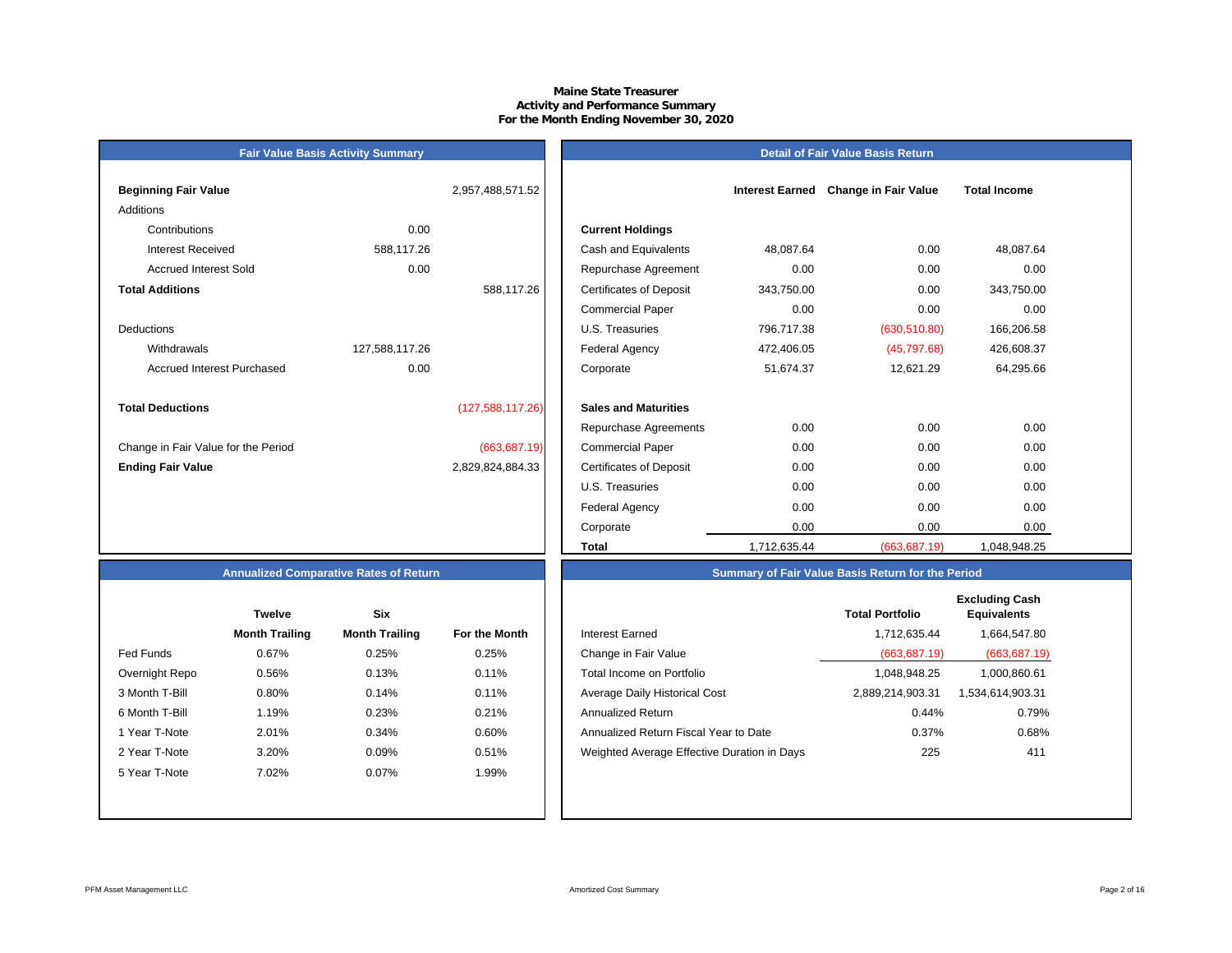#### **Maine State Treasurer Investments - By Security Type As of November 30, 2020**

| <b>Security Type</b>           | Original<br>Cost | Amortized<br>Cost | Fair<br>Value    | Accrued<br>Interest | <b>Unrealized</b><br>Gain (Loss) | Weighted<br>Average<br><b>Final Maturity</b><br>(Days) | Weighted<br>Average<br><b>Effective</b><br><b>Duration</b><br>(Years) | Asset<br>Allocation | Weighted<br>Average<br>Yield |
|--------------------------------|------------------|-------------------|------------------|---------------------|----------------------------------|--------------------------------------------------------|-----------------------------------------------------------------------|---------------------|------------------------------|
|                                |                  |                   |                  |                     |                                  |                                                        |                                                                       |                     |                              |
| Cash and Cash Equivalents      | 1,280,000,000.00 | 1,280,000,000.00  | 1,280,000,000.00 | 48,086.22           | 0.00                             |                                                        | 0.00                                                                  | 45.2%               | 0.05%                        |
| Repurchase Agreements          | 0.00             | 0.00              | 0.00             | 0.00                | 0.00                             |                                                        |                                                                       | 0.0%                |                              |
| <b>Commercial Paper</b>        | 0.00             | 0.00              | 0.00             | 0.00                | 0.00                             |                                                        |                                                                       | 0.0%                |                              |
| <b>Certificates of Deposit</b> | 195,000,000.00   | 195,000,000.00    | 195,000,000.00   | 5,452,666.66        | 0.00                             | 185                                                    | 0.52                                                                  | 6.9%                | 2.12%                        |
| U.S. Treasuries                | 604,298,416.68   | 602,722,936.11    | 613,439,267.20   | 2,365,298.54        | 10,716,331.09                    | 443                                                    | 1.20                                                                  | 21.7%               | 1.39%                        |
| U.S. Instrumentality           | 708,449,536.25   | 708,401,933.22    | 713,848,129.47   | 1,525,874.17        | 5,446,196.25                     | 810                                                    | 1.23                                                                  | 25.2%               | 0.81%                        |
| Corporate                      | 26,837,592.85    | 26,893,903.50     | 27,537,487.66    | 169,578.17          | 643,584.16                       | 449                                                    | 1.18                                                                  | 1.0%                | 2.29%                        |
| Total                          | 2,814,585,545.78 | 2,813,018,772.83  | 2,829,824,884.33 | 9,561,503.76        | 16,806,111.50                    | 318                                                    | 0.62                                                                  | 100.0%              | 0.70%                        |

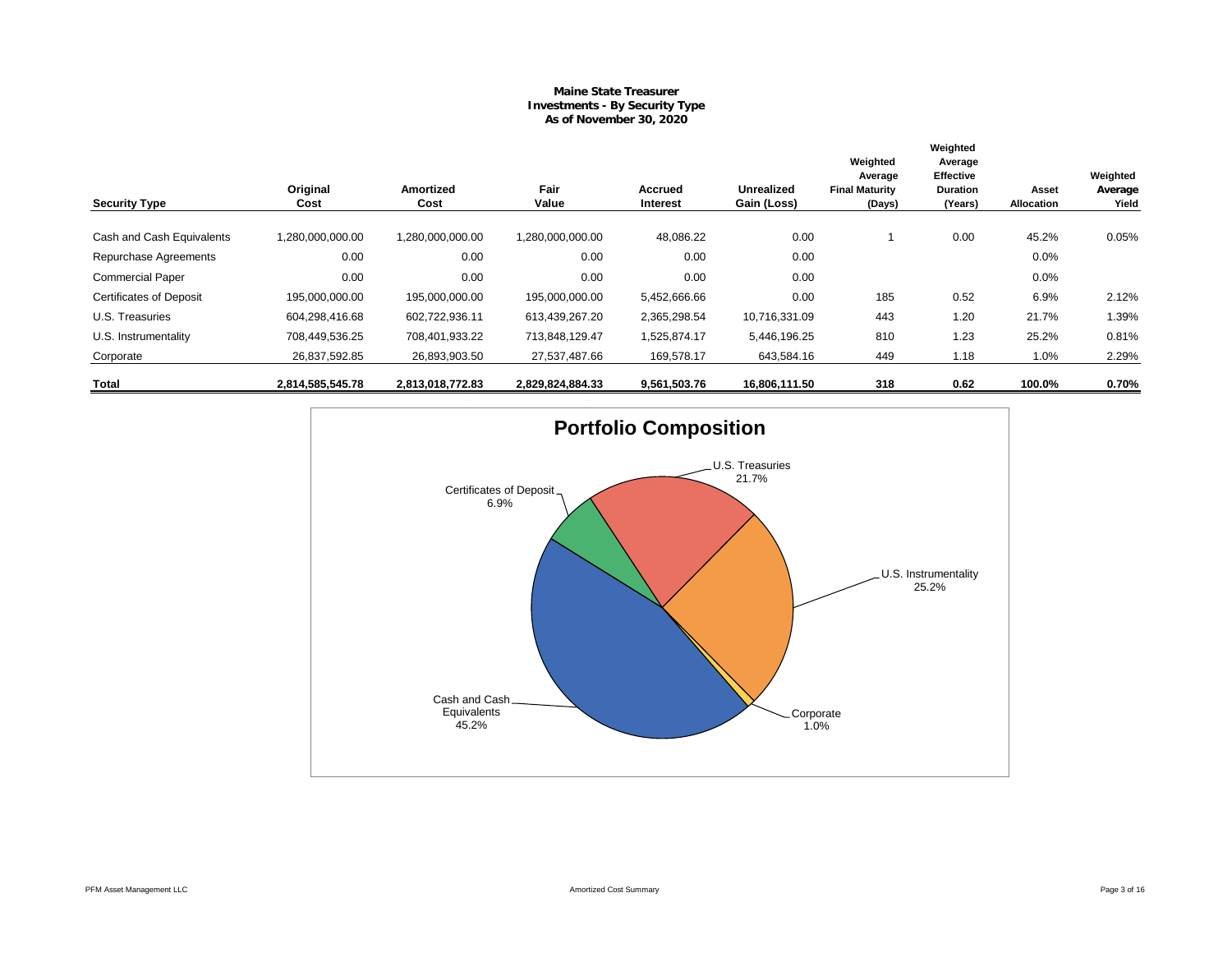#### **Maine State Treasurer Investments - By Maturity As of November 30, 2020**

|                                                                                                                                                     | <b>Maturity Distribution</b> |                      | November 30, 2020 | <b>Original Cost</b> | Percentage   |              | <b>Original Cost</b><br>October 31, 2020 |  |
|-----------------------------------------------------------------------------------------------------------------------------------------------------|------------------------------|----------------------|-------------------|----------------------|--------------|--------------|------------------------------------------|--|
|                                                                                                                                                     |                              | Overnight            |                   | 1,280,000,000.00     | 45.5%        |              | 1,407,000,000.00                         |  |
|                                                                                                                                                     |                              | Under 90 Days        |                   | 175,200,291.66       | 6.2%         |              | 149,934,666.66                           |  |
|                                                                                                                                                     |                              | 90 to 180 Days       |                   | 55,000,000.00        | 2.0%         |              | 80,265,625.00                            |  |
|                                                                                                                                                     |                              | 180 Days to 1 Year   |                   | 115,300,170.32       | 4.1%         |              | 115,300,170.32                           |  |
|                                                                                                                                                     |                              | 1 to 2 Years         |                   | 745,720,494.42       | 26.5%        |              | 745,720,494.42                           |  |
|                                                                                                                                                     |                              | 2 to 3 Years         |                   | 443,364,589.38       | 15.8%        |              | 443,364,589.38                           |  |
|                                                                                                                                                     |                              | Over 3 Years         |                   | $\blacksquare$       | 0.0%         |              |                                          |  |
|                                                                                                                                                     |                              | Totals <sub>\$</sub> |                   | 2,814,585,545.78     | 100.0%       | \$           | 2,941,585,545.78                         |  |
| \$1,600,000,000<br>\$1,400,000,000<br>\$1,200,000,000<br>\$1,000,000,000<br>\$800,000,000<br>\$600,000,000<br>\$400,000,000<br>\$200,000,000<br>\$- |                              |                      |                   |                      |              |              | November 30, 2020<br>■ October 31, 2020  |  |
|                                                                                                                                                     | Overnight                    | Under 90 Days        | 90 to 180 Days    | 180 Days to 1 Year   | 1 to 2 Years | 2 to 3 Years | Over 3 Years                             |  |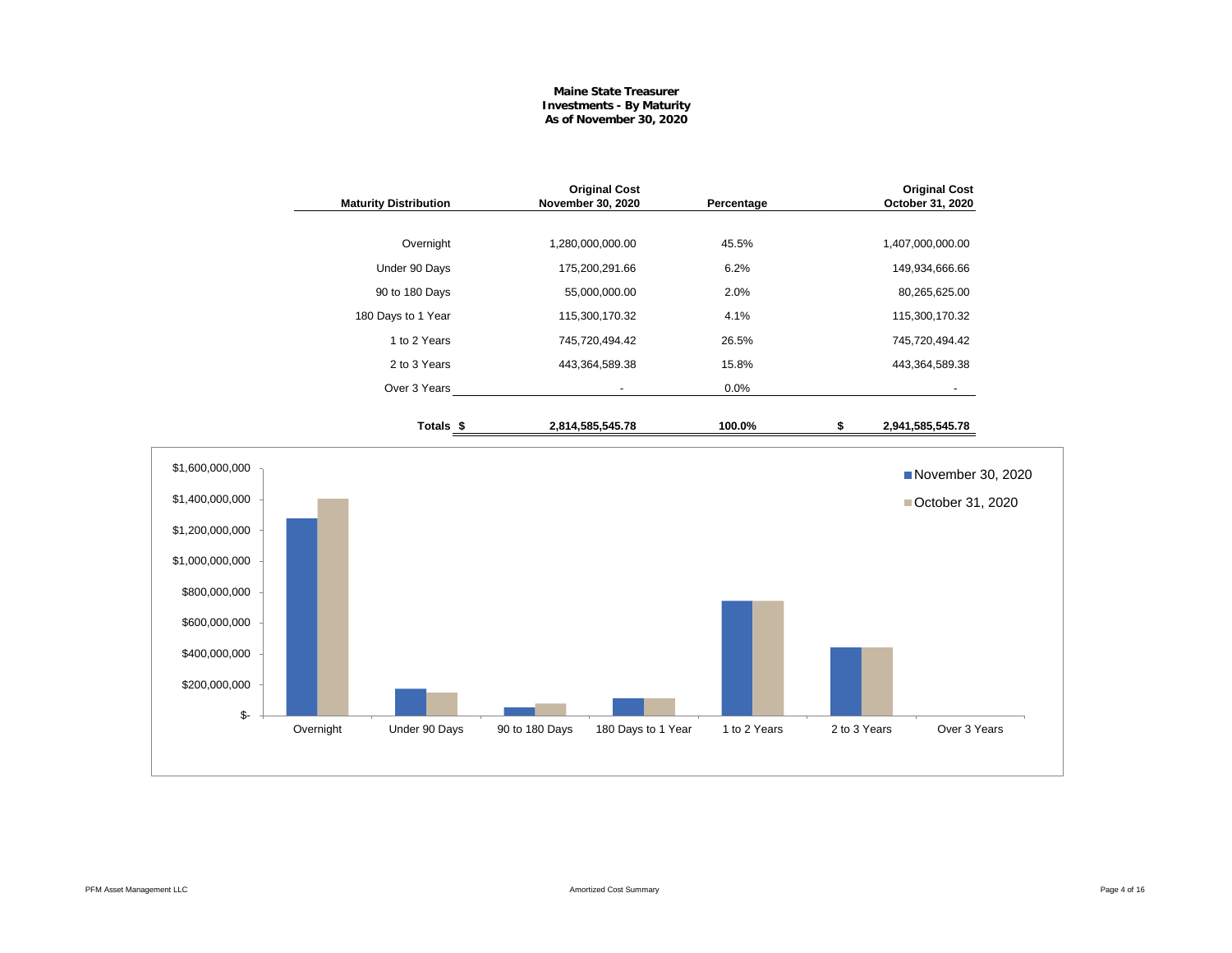|                                        |                                            |             | <b>MATURITY</b> |                  | <b>ORIGINAL</b><br><b>COST/ACCRUED</b> | <b>AMORTIZED COST/</b>   |                                                     |                                         |              |                                    |                           | <b>TOTAL</b>           |                     |       |
|----------------------------------------|--------------------------------------------|-------------|-----------------|------------------|----------------------------------------|--------------------------|-----------------------------------------------------|-----------------------------------------|--------------|------------------------------------|---------------------------|------------------------|---------------------|-------|
| <b>DESCRIPTION</b>                     | PURCHASE COUPON DATE / CALL<br><b>DATE</b> | <b>RATE</b> | <b>DATE</b>     | PAR VALUE        | <b>INTEREST</b><br><b>PURCHASE</b>     | (AMORTIZATION)           | <b>ACCRETION FAIR VALUE/CHANGE</b><br>IN FAIR VALUE | <b>UNREALIZED</b><br><b>GAIN (LOSS)</b> | AI PURCHASED | <b>INTEREST</b><br><b>RECEIVED</b> | <b>INTEREST</b><br>EARNED | <b>ACCRUED</b>         | INTEREST ALLOCATION | YIELD |
| <b>CASH AND EQUIVALENTS</b>            |                                            |             |                 |                  |                                        |                          |                                                     |                                         |              |                                    |                           |                        |                     |       |
| <b>BAR HARBOR BANK &amp; TRUST</b>     | 11/30/20                                   | 0.100V      |                 | 49,000,000.00    | 49,000,000.00<br>0.00                  | 49,000,000.00<br>0.00    | 49,000,000.00<br>0.00                               | 0.00                                    | 0.00         | 4,150.27                           | 4,016.40                  | 4,016.40               | 1.73%               | 0.100 |
| CITIZENS BANK                          | 11/30/20                                   | 0.070 V     |                 | 100,000,000.00   | 100,000,000.00<br>0.00                 | 100,000,000.00<br>0.00   | 100,000,000.00<br>0.00                              | 0.00                                    | 0.00         | 6,065.40                           | 5,737.51                  | 5,737.51               | 3.53%               | 0.070 |
| <b>BANGOR SAVINGS BANK NOW</b>         | 11/30/20                                   | 0.050V      |                 | 0.00             | 0.00<br>0.00                           | 0.00<br>0.00             | 0.00<br>0.00                                        | 0.00                                    | 0.00         | 1,748.63                           | 928.96                    | 928.96                 | 0.00%               | 0.050 |
| <b>TD BANK</b>                         | 11/30/20                                   | 0.070 V     |                 | 250,000,000.00   | 250,000,000.00<br>0.00                 | 250,000,000.00<br>0.00   | 250,000,000.00<br>0.00                              | 0.00                                    | 0.00         | 14,890.71                          | 14,344.32                 | 14,344.32              | 8.83%               | 0.070 |
| ANDROSCOGGIN BANK                      | 11/30/20                                   | 0.030V      |                 | 25,000,000.00    | 25,000,000.00<br>0.00                  | 25.000.000.00<br>0.00    | 25,000,000.00<br>0.00                               | 0.00                                    | 0.00         | 1,301.37                           | 636.99                    | 636.99                 | 0.88%               | 0.030 |
| <b>BATH SAVINGS</b>                    | 11/30/20                                   | 0.070 V     |                 | 14,000,000.00    | 14,000,000.00<br>0.00                  | 14,000,000.00<br>0.00    | 14,000,000.00<br>0.00                               | 0.00                                    | 0.00         | 809.32                             | 832.33                    | 832.33                 | 0.49%               | 0.070 |
| <b>BIDDEFORD SAVINGS BANK</b>          | 11/30/20                                   | 0.100V      |                 | 5.000.000.00     | 5.000.000.00<br>0.00                   | 5.000.000.00<br>0.00     | 5.000.000.00<br>0.00                                | 0.00                                    | 0.00         | 410.98                             | 339.74                    | 339.74                 | 0.18%               | 0.100 |
| NORTHEAST BANK                         | 11/30/20                                   | 0.100V      |                 | 25,000,000.00    | 25,000,000.00<br>0.00                  | 25,000,000.00<br>0.00    | 25,000,000.00<br>0.00                               | 0.00                                    | 0.00         | 2,123.29                           | 2,054.80                  | 2,054.80               | 0.88%               | 0.100 |
| FIDELITY GOVERNMENT PORTFOLIO          | 11/30/20                                   | 0.040V      |                 | 412,000,000.00   | 412,000,000.00<br>0.00                 | 412,000,000.00<br>0.00   | 412,000,000.00<br>0.00                              | 0.00                                    | 0.00         | 11,272.61                          | 6,299.15                  | 6,299.15               | 14.56%              | 0.040 |
| <b>FIRST NATIONAL</b>                  | 11/30/20                                   | 0.050V      |                 | 50,000,000.00    | 50,000,000.00<br>0.00                  | 50,000,000.00<br>0.00    | 50,000,000.00<br>0.00                               | 0.00                                    | 0.00         | 2,117.49                           | 2,049.18                  | 2,049.18               | 1.77%               | 0.050 |
| PFM FUNDS - GOVT SELECT SERIES INST CL | 11/30/20                                   | 0.020V      |                 | 200,000,000.00   | 200,000,000.00<br>0.00                 | 200,000,000.00<br>0.00   | 200,000,000.00<br>0.00                              | 0.00                                    | 0.00         | 5,540.47                           | 5,176.84                  | 5,176.84               | 7.07%               | 0.020 |
| U.S. BANK MONEY MARKET FUND            | 11/30/20                                   | 0.050V      |                 | 150,000,000.00   | 150,000,000.00<br>0.00                 | 150,000,000.00<br>0.00   | 150,000,000.00<br>0.00                              | 0.00                                    | 0.00         | 6,435.30                           | 5,670.00                  | 5,670.00               | 5.30%               | 0.050 |
| MISCELLAENOUS INCOME                   | 11/30/20                                   | 0.000V      |                 | 0.00             | 0.00<br>0.00                           | 0.00<br>0.00             | 0.00<br>0.00                                        | 0.00                                    | 0.00         | 1.42                               | 1.42                      | 0.00                   | 0.00%               | 0.000 |
| <b>TOTAL</b>                           |                                            |             |                 | 1,280,000,000.00 | 1,280,000,000.00<br>0.00               | 1,280,000,000.00<br>0.00 | 1,280,000,000.00<br>0.00                            | 0.00                                    | 0.00         | 56,867.26                          | 48,087.64                 | 48,086.22              | 45.23%              | 0.050 |
| <b>CERTIFICATES OF DEPOSIT</b>         |                                            |             |                 |                  |                                        |                          |                                                     |                                         |              |                                    |                           |                        |                     |       |
| CAMDEN NATIONAL BANK CERT DEPOS        | 01/17/20                                   | 1.750       | 01/17/21        | 50,000,000.00    | 50,000,000.00<br>0.00                  | 50,000,000.00<br>0.00    | 50,000,000.00<br>0.00                               | 0.00                                    | 0.00         | 0.00                               | 72,916.66                 | 775,347.22             | 1.77%               | 1.750 |
| BANGOR SAVINGS BANK CERT DEPOS         | 04/08/19                                   |             | 2.700 04/08/21  | 15,000,000.00    | 15,000,000.00<br>0.00                  | 15,000,000.00<br>0.00    | 15,000,000.00<br>0.00                               | 0.00                                    | 0.00         | 0.00                               | 33,750.00                 | 678,375.00             | 0.53%               | 2.700 |
| PEOPLES UNITED CERT DEPOS              | 04/18/19                                   | 2.550       | 04/18/21        | 15,000,000.00    | 15,000,000.00<br>0.00                  | 15.000.000.00<br>0.00    | 15,000,000.00<br>0.00                               | 0.00                                    | 0.00         | 0.00                               | 31,875.00                 | 630,062.50             | 0.53%               | 2.550 |
| PEOPLES UNITED CERT DEPOS              | 04/22/19                                   | 2.550       | 04/22/21        | 25,000,000.00    | 25,000,000.00<br>0.00                  | 25,000,000.00<br>0.00    | 25,000,000.00<br>0.00                               | 0.00                                    | 0.00         | 0.00                               | 53,125.00                 | 1,043,020.83           | 0.88%               | 2.549 |
| BAR HARBOR BANK & TRUST CERT DEPOS     | 06/12/19                                   |             | 2.330 06/12/21  | 50,000,000.00    | 50,000,000.00<br>0.00                  | 50,000,000.00<br>0.00    | 50,000,000.00<br>0.00                               | 0.00                                    | 0.00         | 0.00                               |                           | 97,083.34 1,741,027.78 | 1.77%               | 2.330 |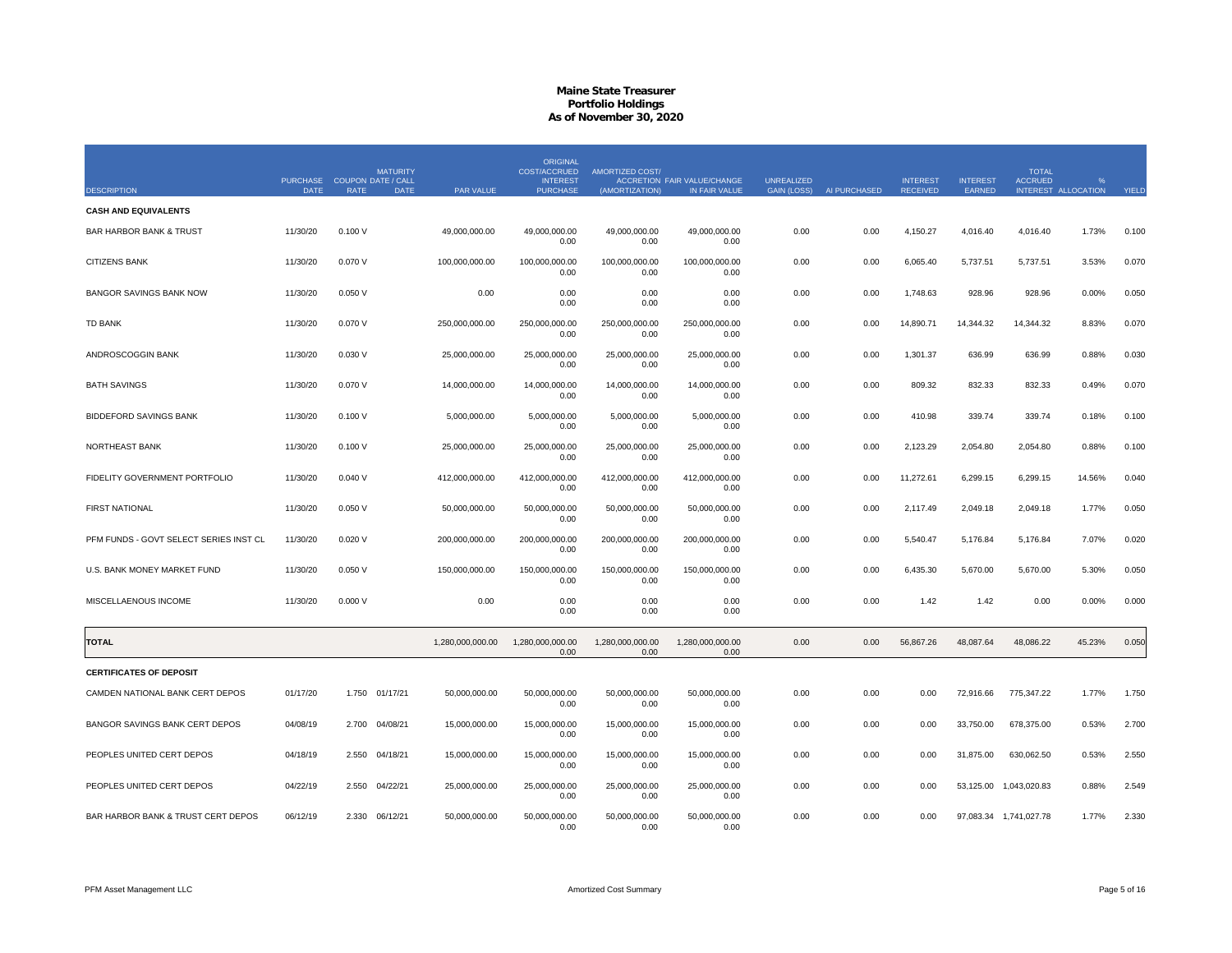|                                            |                                            |             | <b>MATURITY</b> |                  | <b>ORIGINAL</b><br>COST/ACCRUED    | <b>AMORTIZED COST/</b>          |                                              |                                         |              |                                    |                           | <b>TOTAL</b>                          |                           |       |
|--------------------------------------------|--------------------------------------------|-------------|-----------------|------------------|------------------------------------|---------------------------------|----------------------------------------------|-----------------------------------------|--------------|------------------------------------|---------------------------|---------------------------------------|---------------------------|-------|
| <b>DESCRIPTION</b>                         | PURCHASE COUPON DATE / CALL<br><b>DATE</b> | <b>RATE</b> | <b>DATE</b>     | <b>PAR VALUE</b> | <b>INTEREST</b><br><b>PURCHASE</b> | (AMORTIZATION)                  | ACCRETION FAIR VALUE/CHANGE<br>IN FAIR VALUE | <b>UNREALIZED</b><br><b>GAIN (LOSS)</b> | AI PURCHASED | <b>INTEREST</b><br><b>RECEIVED</b> | <b>INTEREST</b><br>EARNED | <b>ACCRUED</b><br>INTEREST ALLOCATION | $\mathcal{O}/\mathcal{O}$ | YIELD |
| PEOPLES UNITED CERT DEPOS                  | 01/17/20                                   | 1.650       | 01/17/22        | 40.000.000.00    | 40.000.000.00<br>0.00              | 40.000.000.00<br>0.00           | 40.000.000.00<br>0.00                        | 0.00                                    | 0.00         | 0.00                               | 55,000.00                 | 584.833.33                            | 1.41%                     | 1.650 |
| <b>TOTAL</b>                               |                                            |             |                 | 195.000.000.00   | 195.000.000.00<br>0.00             | 195.000.000.00<br>0.00          | 195.000.000.00<br>0.00                       | 0.00                                    | 0.00         | 0.00                               |                           | 343,750.00 5,452,666.66               | 6.9%                      | 2.115 |
| <b>U.S. TREASURIES</b>                     |                                            |             |                 |                  |                                    |                                 |                                              |                                         |              |                                    |                           |                                       |                           |       |
| TREASURY BILL BILLS<br>912796TY5           | 07/16/20                                   | 0.000       | 12/31/20        | 50,000,000.00    | 49,967,333.33<br>0.00              | 49,994,166.67<br>5,833.34       | 49,996,665.00<br>4,040.00                    | 2,498.33                                | 0.00         | 0.00                               | 0.00                      | 0.00                                  | 1.77%                     | 0.140 |
| TREASURY BILL BILLS<br>912796TY5.          | 07/16/20                                   | 0.000       | 12/31/20        | 50,000,000.00    | 49,967,333.33<br>0.00              | 49,994,166.67<br>5,833.34       | 49,996,665.00<br>4,040.00                    | 2,498.33                                | 0.00         | 0.00                               | 0.00                      | 0.00                                  | 1.77%                     | 0.140 |
| US TREASURY N/B<br>9128286D7               | 02/26/20                                   | 2.500       | 02/28/21        | 25,000,000.00    | 25,265,625.00<br>0.00              | 25,064,240.83<br>(21,654.21)    | 25, 148, 437.50<br>(42,967.50)               | 84,196.67                               | 0.00         | 0.00                               | 51,795.58                 | 158,839.78                            | 0.89%                     | 1.435 |
| US TREASURY NOTES<br>9128284W7             | 09/16/19                                   | 2.750       | 08/15/21        | 25,000,000.00    | 25,432,617.19<br>0.00              | 25, 159, 059.54<br>(18, 567.26) | 25,464,845.00<br>(46,875.00)                 | 305,785.46                              | 0.00         | 0.00                               | 56,046.19                 | 201,766.30                            | 0.90%                     | 1.825 |
| US TREASURY N/B NOTES<br>9128282F6         | 08/28/19                                   | 1.125       | 08/31/21        | 30,000,000.00    | 29,764,453.13<br>0.00              | 29,912,391.97<br>9,627.26       | 30,225,000.00<br>(18,750.00)                 | 312,608.03                              | 0.00         | 0.00                               | 27,969.61                 | 85,773.48                             | 1.07%                     | 1.523 |
| <b>US TREASURY NOTES</b><br>9128286C9      | 09/30/19                                   | 2.500       | 02/15/22        | 25,000,000.00    | 25,493,164.06<br>0.00              | 25,250,270.83<br>(17,025.23)    | 25,714,845.00<br>(39,060.00)                 | 464,574.17                              | 0.00         | 0.00                               | 50,951.08                 | 183,423.91                            | 0.91%                     | 1.649 |
| US TREASURY NOTES<br>912828W89             | 09/03/19                                   |             | 1.875 03/31/22  | 40,000,000.00    | 40,404,687.50<br>0.00              | 40,208,801.53<br>(12, 915.56)   | 40,925,000.00<br>(43,752.00)                 | 716,198.47                              | 0.00         | 0.00                               | 61.813.18                 | 127,747.25                            | 1.45%                     | 1.473 |
| UNITED STATES TREASURY NOTES<br>9128286M7  | 10/29/19                                   | 2.250       | 04/15/22        | 23,000,000.00    | 23,321,640.63<br>0.00              | 23,178,888.00<br>(10, 733.28)   | 23,664,842.60<br>(35,939.80)                 | 485,954.60                              | 0.00         | 0.00                               | 42,651.10                 | 66,820.06                             | 0.84%                     | 1.668 |
| UNITED STATES TREASURY NOTES<br>9128286M7. | 11/14/19                                   | 2.250       | 04/15/22        | 30,000,000.00    | 30,426,562.50<br>0.00              | 30,241,541.62<br>(14, 492.50)   | 30,867,186.00<br>(46,878.00)                 | 625,644.38                              | 0.00         | 0.00                               | 55,631.87                 | 87,156.59                             | 1.09%                     | 1.647 |
| UNITED STATES TREASURY NOTES<br>9128286U9  | 10/31/19                                   | 2.125       | 05/15/22        | 25,000,000.00    | 25,289,062.50<br>0.00              | 25, 165, 267.66<br>(9,354.78)   | 25,718,750.00<br>(35, 155.00)                | 553,482.34                              | 0.00         | 265,625.00                         | 43,691.27                 | 23,480.67                             | 0.91%                     | 1.658 |
| UNITED STATES TREASURY NOTES<br>9128286U9. | 10/31/19                                   | 2.125       | 05/15/22        | 25,000,000.00    | 25,289,062.50<br>0.00              | 25, 165, 267. 66<br>(9,354.78)  | 25,718,750.00<br>(35, 155.00)                | 553,482.34                              | 0.00         | 265,625.00                         | 43,691.27                 | 23,480.67                             | 0.91%                     | 1.658 |
| US TREASURY N/B NOTES<br>912828XG0         | 07/08/19                                   | 2.125       | 06/30/22        | 27,000,000.00    | 27,241,523.44<br>0.00              | 27,127,865.35<br>(6,659.65)     | 27,839,532.60<br>(42, 184.80)                | 711,667.25                              | 0.00         | 0.00                               | 46,773.10                 | 240,101.90                            | 0.98%                     | 1.815 |
| UNITED STATES TREASURY NOTES<br>9128287C8  | 07/19/19                                   | 1.750       | 07/15/22        | 25,000,000.00    | 24,945,312.50<br>0.00              | 24,970,402.64<br>1,502.40       | 25,648,437.50<br>(27, 342.50)                | 678,034.86                              | 0.00         | 0.00                               | 35,665.76                 | 165,251.36                            | 0.91%                     | 1.826 |
| UNITED STATES TREASURY NOTES<br>9128287C8  | 08/01/19                                   | 1.750       | 07/15/22        | 25,000,000.00    | 24.967.773.44<br>0.00              | 24.982.348.57<br>896.02         | 25.648.437.50<br>(27, 342.50)                | 666,088.93                              | 0.00         | 0.00                               | 35,665.76                 | 165,251.36                            | 0.91%                     | 1.795 |
| UNITED STATES TREASURY NOTES<br>9128287C8. | 08/05/19                                   | 1.750       | 07/15/22        | 26,000,000.00    | 26, 142, 187.50<br>0.00            | 26,078,170.06<br>(3,968.02)     | 26,674,375.00<br>(28, 436.20)                | 596,204.94                              | 0.00         | 0.00                               | 37,092.39                 | 171,861.41                            | 0.94%                     | 1.559 |
| UNITED STATES TREASURY NOTES<br>9128287C8  | 08/23/19                                   |             | 1.750 07/15/22  | 35,000,000.00    | 35,211,914.06<br>0.00              | 35,118,487.43<br>(6,014.59)     | 35,907,812.50<br>(38, 279.50)                | 789,325.07                              | 0.00         | 0.00                               | 49,932.06                 | 231,351.90                            | 1.27%                     | 1.535 |
| <b>US TREASURY NOTES</b><br>9128282S8      | 09/30/19                                   |             | 1.625 08/31/22  | 25.000.000.00    | 25.008.789.06<br>0.00              | 25,005,260.24<br>(247.35)       | 25,640,625.00<br>(27, 345.00)                | 635,364.76                              | 0.00         | 0.00                               | 33,667.13                 | 103.245.86                            | 0.91%                     | 1.612 |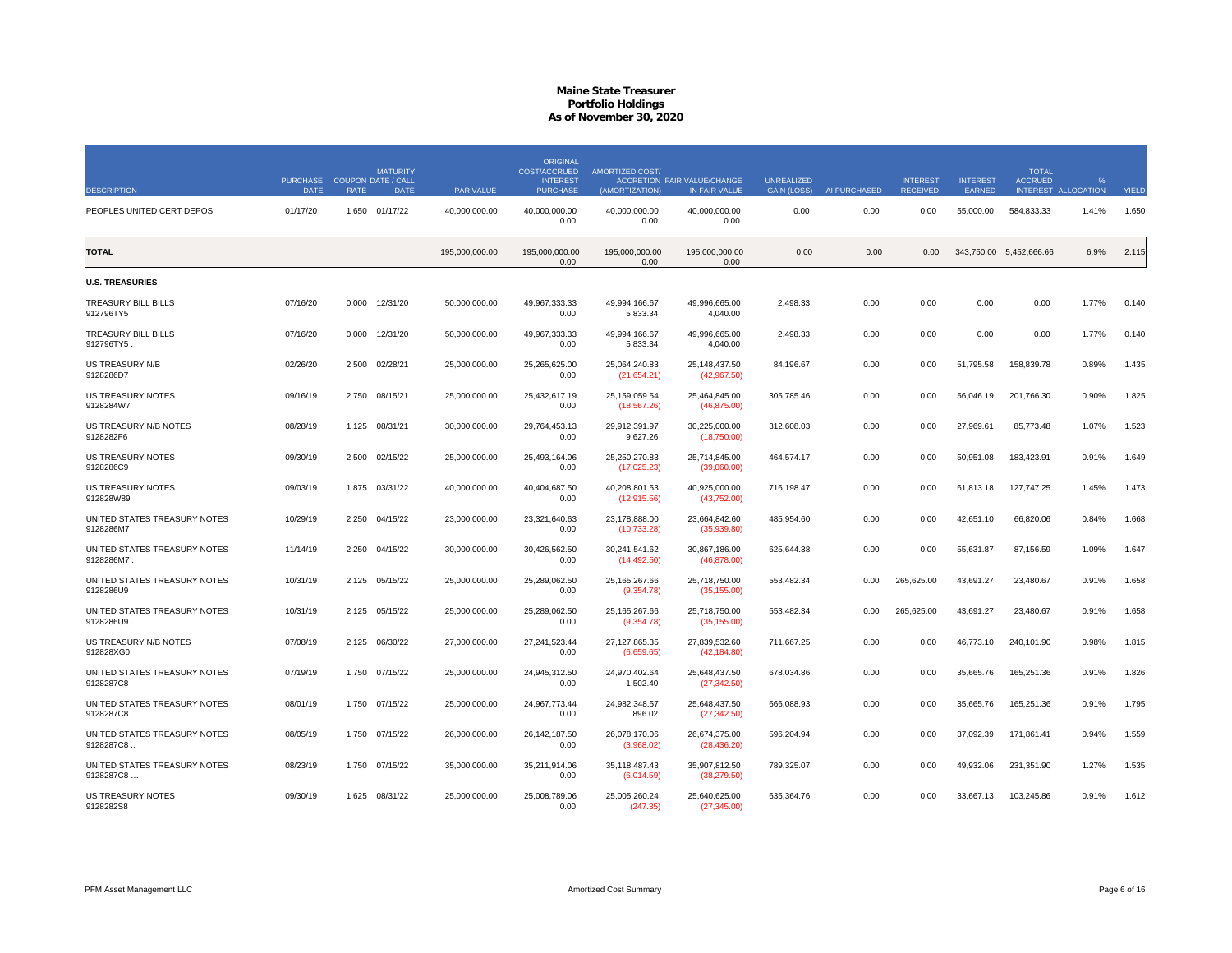|                                            | PURCHASE COUPON DATE / CALL |             | <b>MATURITY</b>      |                  | <b>ORIGINAL</b><br><b>COST/ACCRUED</b><br><b>INTEREST</b> | <b>AMORTIZED COST/</b>         | <b>ACCRETION FAIR VALUE/CHANGE</b> | <b>UNREALIZED</b>  |              | <b>INTEREST</b> | <b>INTEREST</b> | <b>TOTAL</b><br><b>ACCRUED</b> | $O_{\ell}$          |       |
|--------------------------------------------|-----------------------------|-------------|----------------------|------------------|-----------------------------------------------------------|--------------------------------|------------------------------------|--------------------|--------------|-----------------|-----------------|--------------------------------|---------------------|-------|
| <b>DESCRIPTION</b>                         | <b>DATE</b>                 | <b>RATE</b> | <b>DATE</b>          | <b>PAR VALUE</b> | <b>PURCHASE</b>                                           | (AMORTIZATION)                 | IN FAIR VALUE                      | <b>GAIN (LOSS)</b> | AI PURCHASED | <b>RECEIVED</b> | EARNED          |                                | INTEREST ALLOCATION | YIELD |
| UNITED STATES TREASURY NOTES<br>912828YK0  | 10/21/19                    | 1.375       | 10/15/22             | 30,000,000.00    | 29,844,140.63<br>0.00                                     | 29,902,337.66<br>4,289.71      | 30,684,375.00<br>(28, 125.00)      | 782,037.34         | 0.00         | 0.00            | 33,997.25       | 53,262.36                      | 1.08%               | 1.554 |
| US TREASURY N/B NOTES<br>9128283C2         | 11/14/19                    | 2.000       | 10/31/22             | 30,000,000.00    | 30,307,031.25<br>0.00                                     | 30,198,350.13<br>(8,512.88)    | 31,054,686.00<br>(46,878.00)       | 856,335.87         | 0.00         | 0.00            | 49,723.76       | 51,381.22                      | 1.10%               | 1.644 |
| UNITED STATES TREASURY NOTES<br>912828YW4  | 12/31/19                    | 1.625       | 12/15/22             | 30,000,000.00    | 30,008,203.13<br>0.00                                     | 30,005,651.05<br>(227.86)      | 30,900,000.00<br>(28, 125.00)      | 894,348.95         | 0.00         | 0.00            | 39,959.02       | 225,102.46                     | 1.09%               | 1.615 |
| <b>TOTAL</b>                               |                             |             |                      | 601,000,000.00   | 604,298,416.68<br>0.00                                    | 602,722,936.11<br>(111.745.88) | 613,439,267.20<br>(630.510.80)     | 10,716,331.09      | 0.00         | 531,250.00      |                 | 796,717.38 2,365,298.54        | 21.68%              | 1.387 |
| FEDERAL AGENCY SECURITIES                  |                             |             |                      |                  |                                                           |                                |                                    |                    |              |                 |                 |                                |                     |       |
| FEDERAL HOME LOAN BANKS NOTES<br>3130AF5B9 | 01/16/19                    | 3.000       | 10/12/21             | 10,000,000.00    | 10,103,100.00<br>0.00                                     | 10,032,476.50<br>(3,093.00)    | 10,246,800.00<br>(22, 420.00)      | 214,323.50         | 0.00         | 0.00            | 25,000.00       | 40,833.33                      | 0.36%               | 2.607 |
| <b>FANNIE MAE NOTES</b><br>3135G0S38       | 02/26/19                    | 2.000       | 01/05/22             | 15,000,000.00    | 14.788.500.00<br>0.00                                     | 14.918.965.52<br>6,077.59      | 15,303,300.00<br>(21, 195.00)      | 384,334.48         | 0.00         | 0.00            | 25,000.00       | 121,666.67                     | 0.54%               | 2.514 |
| <b>FANNIE MAE NOTES</b><br>3135G0U92       | 09/16/19                    | 2.625       | 01/11/22             | 25,000,000.00    | 25,462,250.00<br>0.00                                     | 25,221,313.09<br>(16, 353.18)  | 25,686,575.00<br>(47, 850.00)      | 465,261.91         | 0.00         | 0.00            | 54,687.50       | 255,208.33                     | 0.91%               | 1.807 |
| <b>FANNIE MAE NOTES</b><br>3135G0T45       | 07/19/19                    |             | 1.875 04/05/22       | 15,000,000.00    | 14,994,450.00<br>0.00                                     | 14,997,255.80<br>168.01        | 15,345,645.00<br>(18,975.00)       | 348,389.20         | 0.00         | 0.00            | 23,437.50       | 43,750.00                      | 0.54%               | 1.889 |
| <b>FANNIE MAE NOTES</b><br>3135G0V59       | 05/15/19                    |             | 2.250 04/12/22       | 20,000,000.00    | 20,021,600.00<br>0.00                                     | 20,010,098.97<br>(609.59)      | 20,569,660.00<br>(31, 280.00)      | 559,561.03         | 0.00         | 0.00            | 37,500.00       | 61,250.00                      | 0.73%               | 2.21' |
| <b>FANNIE MAE NOTES</b><br>3135G0V59       | 04/16/19                    | 2.250       | 04/12/22             | 40,000,000.00    | 39,820,800.00<br>0.00                                     | 39.918.441.03<br>4,923.08      | 41,139,320.00<br>(62,560.00)       | 1,220,878.97       | 0.00         | 0.00            | 75,000.00       | 122.500.00                     | 1.45%               | 2.406 |
| FEDERAL HOME LOAN BANK<br>313379Q69        | 07/15/19                    | 2.125       | 06/10/22             | 30,000,000.00    | 30,176,400.00<br>0.00                                     | 30,092,439.59<br>(4,987.74)    | 30,893,550.00<br>(43,260.00)       | 801,110.41         | 0.00         | 0.00            | 53,125.00       | 302,812.50                     | 1.09%               | 1.916 |
| FREDDIE MAC NOTES CALLABLE<br>3134GV5J3    | 07/13/20                    | 0.320       | 07/08/22<br>01/08/21 | 35,000,000.00    | 35,003,500.00<br>1,555.56                                 | 35,000,743.02<br>(586.59)      | 35,005,460.00<br>(3,395.00)        | 4,716.98           | 0.00         | 0.00            | 9,333.33        | 44,488.89                      | 1.24%               | 0.315 |
| <b>FANNIE MAE NOTES</b><br>3135G0W33       | 10/24/19                    | 1.375       | 09/06/22             | 25,000,000.00    | 24.816.750.00<br>0.00                                     | 24.887.392.18<br>5,245.71      | 25.531.000.00<br>(15,875.00)       | 643.607.82         | 0.00         | 0.00            | 28,645.83       | 81,163.19                      | 0.90%               | 1.638 |
| <b>FANNIE MAE NOTES</b><br>3135G0W33.      | 10/29/19                    | 1.375       | 09/06/22             | 10,000,000.00    | 9,912,800.00<br>0.00                                      | 9,946,158.39<br>2,508.15       | 10,212,400.00<br>(6,350.00)        | 266,241.61         | 0.00         | 0.00            | 11,458.33       | 32,465.28                      | 0.36%               | 1.689 |
| FREDDIE MAC NOTES (CALLABLE)<br>3134GV6H6  | 07/21/20                    | 0.320       | 10/20/22<br>07/20/21 | 35,000,000.00    | 34,993,000.00<br>311.11                                   | 34,994,133.98<br>255.78        | 35,035,210.00<br>(350.00)          | 41,076.02          | 0.00         | 0.00            | 9,333.34        | 40,755.56                      | 1.24%               | 0.329 |
| FREDDIE MAC NOTES (CALLABLE)<br>3134GV6H6  | 07/28/20                    | 0.320       | 10/20/22<br>07/20/21 | 35,000,000.00    | 35,000,000.00<br>2,488.89                                 | 35,000,000.00<br>0.00          | 35,035,210.00<br>(350.00)          | 35,210.00          | 0.00         | 0.00            | 9,333.34        | 40,755.56                      | 1.24%               | 0.320 |
| <b>FREDDIE MAC NOTES</b><br>3137EAEQ8      | 04/29/20                    | 0.375       | 04/20/23             | 13,750,000.00    | 13,720,437.50<br>0.00                                     | 13,726,317.33<br>816.64        | 13,809,991.25<br>10,780.00         | 83,673.92          | 0.00         | 0.00            | 4,296.88        | 5,872.40                       | 0.49%               | 0.448 |
| FANNIE MAE NOTES (CALLABLE)<br>3136G4VE0   | 04/29/20                    | 0.550       | 04/27/23<br>04/27/21 | 10,750,000.00    | 10,750,000.00<br>0.00                                     | 10,750,000.00<br>0.00          | 10,766,071.25<br>(1,913.50)        | 16,071.25          | 0.00         | 0.00            | 4,927.09        | 5,584.03                       | 0.38%               | 0.550 |
| FANNIE MAE NOTES (CALLABLE)<br>3135G05B5   | 07/06/20                    | 0.450       | 06/30/23<br>06/30/21 | 35,000,000.00    | 34,998,250.00<br>2,625.00                                 | 34,998,487.83<br>48.21         | 35,048,335.00<br>5,705.00          | 49,847.17          | 0.00         | 0.00            | 13,125.00       | 66,062.50                      | 1.24%               | 0.452 |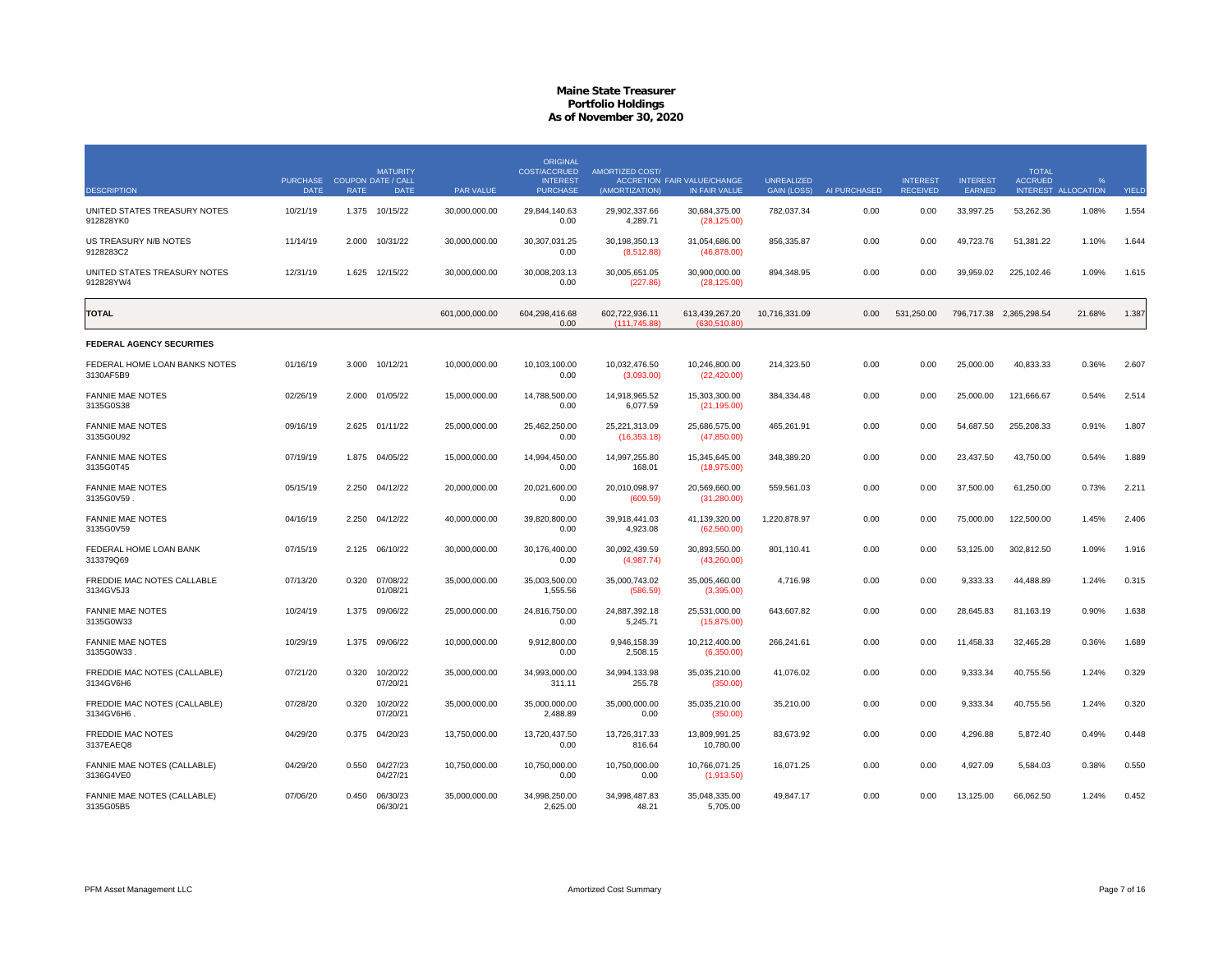| <b>DESCRIPTION</b>                          | PURCHASE COUPON DATE / CALL<br><b>DATE</b> | <b>RATE</b> | <b>MATURITY</b><br><b>DATE</b> | PAR VALUE        | <b>ORIGINAL</b><br><b>COST/ACCRUED</b><br><b>INTEREST</b><br><b>PURCHASE</b> | <b>AMORTIZED COST/</b><br>(AMORTIZATION) | ACCRETION FAIR VALUE/CHANGE<br>IN FAIR VALUE | <b>UNREALIZED</b><br><b>GAIN (LOSS)</b> | AI PURCHASED | <b>INTEREST</b><br><b>RECEIVED</b> | <b>INTEREST</b><br><b>EARNED</b> | <b>TOTAL</b><br><b>ACCRUED</b>       | $\frac{9}{6}$<br>INTEREST ALLOCATION | YIELD |
|---------------------------------------------|--------------------------------------------|-------------|--------------------------------|------------------|------------------------------------------------------------------------------|------------------------------------------|----------------------------------------------|-----------------------------------------|--------------|------------------------------------|----------------------------------|--------------------------------------|--------------------------------------|-------|
| <b>FANNIE MAE NOTES</b><br>3135G05G4        | 07/28/20                                   | 0.250       | 07/10/23                       | 35,000,000.00    | 34,949,250.00<br>4,375.00                                                    | 34,955,187.33<br>1,413.65                | 35,025,795.00<br>25,235.00                   | 70,607.67                               | 0.00         | 0.00                               | 7,291.66                         | 34,270.83                            | 1.24%                                | 0.299 |
| FANNIE MAE NOTES (CALLABLE)<br>3136G4D26    | 07/28/20                                   | 0.400       | 07/28/23<br>07/28/21           | 30,000,000.00    | 30,000,000.00<br>0.00                                                        | 30,000,000.00<br>0.00                    | 30,037,560.00<br>10,650.00                   | 37,560.00                               | 0.00         | 0.00                               | 10,000.00                        | 41,000.00                            | 1.06%                                | 0.400 |
| FANNIE MAE NOTES (CALLABLE)<br>3135G05R0    | 08/12/20                                   | 0.300       | 08/10/23<br>08/10/22           | 50,000,000.00    | 49,906,000.00<br>833.33                                                      | 49,915,546.20<br>2,580.05                | 50,014,300.00<br>31,050.00                   | 98,753.80                               | 0.00         | 0.00                               | 12,500.00                        | 46,250.00                            | 1.77%                                | 0.363 |
| FANNIE MAE NOTES (CALLABLE)<br>3135G05V1    | 08/21/20                                   | 0.360       | 08/18/23<br>02/18/22           | 10,000,000.00    | 10,000,000.00<br>300.00                                                      | 10,000,000.00<br>0.00                    | 10,013,260.00<br>6,100.00                    | 13,260,00                               | 0.00         | 0.00                               | 3,000.00                         | 10,300.00                            | 0.35%                                | 0.360 |
| FANNIE MAE NOTES (CALLABLE)<br>3135G05V1.   | 08/21/20                                   | 0.360       | 08/18/23<br>02/18/22           | 50,000,000.00    | 50,000,000.00<br>1,500.00                                                    | 50,000,000.00<br>0.00                    | 50,066,300.00<br>30,500.00                   | 66,300.00                               | 0.00         | 0.00                               | 15,000.00                        | 51,500.00                            | 1.77%                                | 0.360 |
| <b>FREDDIE MAC NOTES</b><br>3137EAEV7       | 10/30/20                                   | 0.250       | 08/24/23                       | 17,500,000.00    | 17,506,300.00<br>8,385.42                                                    | 17.506.103.89<br>(183.85)                | 17.513.492.50<br>13,195.00                   | 7.388.61                                | 0.00         | 0.00                               | 3.645.83                         | 12,152.77                            | 0.62%                                | 0.237 |
| FREDDIE MAC NOTES (CALLABLE)<br>3134GWTL0   | 09/29/20                                   | 0.300       | 09/28/23<br>09/28/21           | 20,000,000.00    | 19,997,000.00<br>166.67                                                      | 19,997,172.76<br>82.27                   | 19,997,320.00<br>12,280.00                   | 147.24                                  | 0.00         | 0.00                               | 5,000.00                         | 10.500.00                            | 0.71%                                | 0.305 |
| FREDDIE MAC NOTES (CALLABLE)<br>3134GWTL0.  | 09/29/20                                   | 0.300       | 09/28/23<br>09/28/21           | 50.000.000.00    | 49.992.500.00<br>416.67                                                      | 49.992.931.90<br>205.67                  | 49.993.300.00<br>30,700.00                   | 368.10                                  | 0.00         | 0.00                               | 12.500.00                        | 26.250.00                            | 1.77%                                | 0.305 |
| FREDDIE MAC NOTES (CALLABLE)<br>3134GWZB5   | 10/27/20                                   | 0.300       | 10/13/23<br>10/13/21           | 48,800,000.00    | 48,785,360.00<br>5,693.33                                                    | 48,785,834.01<br>406.29                  | 48,796,828.00<br>31,524.80                   | 10,993.99                               | 0.00         | 0.00                               | 12,200.00                        | 19,520.00                            | 1.72%                                | 0.310 |
| <b>FREDDIE MAC NOTES</b><br>3137EAEY1       | 10/19/20                                   | 0.125       | 10/16/23                       | 25,000,000.00    | 24,910,750.00<br>260.42                                                      | 24,914,264.42<br>2,451.92                | 24,916,500.00<br>15,350.00                   | 2.235.58                                | 0.00         | 0.00                               | 2,604.17                         | 3,906.25                             | 0.88%                                | 0.245 |
| FANNIE MAE NOTES (CALLABLE)<br>3136G46A6    | 10/30/20                                   | 0.300       | 10/27/23<br>10/27/21           | 17,845,000.00    | 17,840,538.75<br>446.13                                                      | 17,840,669.48<br>122.56                  | 17,844,946.47<br>6,906.02                    | 4,276.99                                | 0.00         | 0.00                               | 4,461.25                         | 5,056.08                             | 0.63%                                | 0.308 |
| <b>TOTAL</b>                                |                                            |             |                                | 708,645,000.00   | 708,449,536.25<br>29,357.53                                                  | 708,401,933.22<br>1,491.63               | 713,848,129.47<br>(45.797.68)                | 5,446,196.25                            | 0.00         | 0.00                               |                                  | 472,406.05 1,525,874.17              | 25.23%                               | 0.812 |
| <b>CORPORATE NOTES</b>                      |                                            |             |                                |                  |                                                                              |                                          |                                              |                                         |              |                                    |                                  |                                      |                                      |       |
| MICROSOFT CORP (CALLABLE) NOTE<br>594918BW3 | 02/06/20                                   | 2.400       | 02/06/22<br>01/06/22           | 10.000.000.00    | 10.156.600.00<br>0.00                                                        | 10.089.709.43<br>(6,711.43)              | 10,241,370.00<br>(9,120.00)                  | 151.660.57                              | 0.00         | 0.00                               | 20,000,00                        | 76.666.67                            | 0.36%                                | 1.601 |
| JOHNSON & JOHNSON CORP NOTES<br>478160CD4   | 03/08/19                                   | 2.250       | 03/03/22                       | 16,893,000.00    | 16,680,992.85<br>0.00                                                        | 16,804,194.07<br>5,829.71                | 17,296,117.66<br>21,741.29                   | 491,923.59                              | 0.00         | 0.00                               | 31,674.37                        | 92,911.50                            | 0.61%                                | 2.690 |
| <b>TOTAL</b>                                |                                            |             |                                | 26,893,000.00    | 26,837,592.85<br>0.00                                                        | 26,893,903.50<br>(881.72)                | 27,537,487.66<br>12,621.29                   | 643.584.16                              | 0.00         | 0.00                               | 51.674.37                        | 169,578.17                           | 0.97%                                | 2.285 |
| <b>GRAND TOTAL</b>                          |                                            |             |                                | 2,811,538,000.00 | 2,814,585,545.78<br>29,357.53                                                | 2,813,018,772.83<br>(111, 135.97)        | 2,829,824,884.33<br>(663, 687.19)            | 16,806,111.50                           | 0.00         |                                    |                                  | 588,117.26 1,712,635.44 9,561,503.76 | 100.00%                              | 0.696 |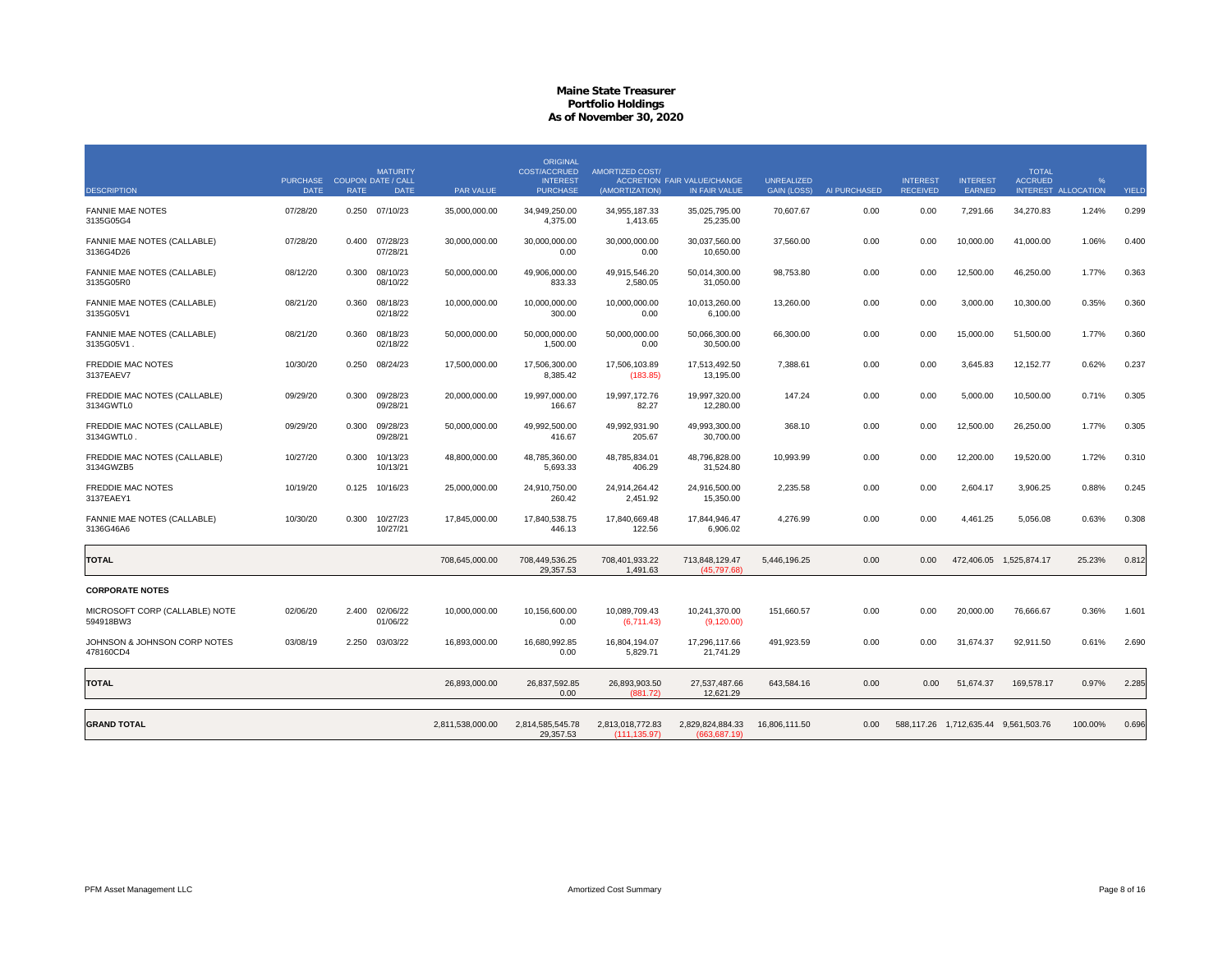| <b>CUSIP</b>                   |                             | <b>TYPE</b> | <b>COUPON</b><br><b>RATE</b> | <b>MATURITY</b><br><b>DATE</b> | <b>NEXT CALL</b> | DATE S&P RATING | <b>MOODYS'</b><br><b>RATING</b> | <b>PAR VALUE/</b><br><b>SHARES</b> |                 | ORIGINAL % PORTFOLIO<br><b>COST ORIGINAL COST</b> |                | % PORTFOLIO<br>MARKET VALUE MARKET VALUE | <b>WEIGHTED</b><br><b>AVERAGE</b><br><b>EFFECTIVE</b><br><b>DURATION</b><br>(YEARS) |
|--------------------------------|-----------------------------|-------------|------------------------------|--------------------------------|------------------|-----------------|---------------------------------|------------------------------------|-----------------|---------------------------------------------------|----------------|------------------------------------------|-------------------------------------------------------------------------------------|
| <b>US TREASURY</b>             |                             |             |                              |                                |                  |                 |                                 |                                    |                 |                                                   |                |                                          |                                                                                     |
| 912796TY5                      | UNITED STATES TREASURY BILL |             |                              | 12/31/2020                     |                  | $A-1+$          | $P-1$                           | 50,000,000.00                      | 49,967,333.33   | 1.78%                                             | 49,996,665.00  | 1.77%                                    | 0.09                                                                                |
| 912796TY5.                     | UNITED STATES TREASURY BILL |             |                              | 12/31/2020                     |                  | $A-1+$          | $P-1$                           | 50,000,000.00                      | 49,967,333.33   | 1.78%                                             | 49,996,665.00  | 1.77%                                    | 0.09                                                                                |
| 9128286D7                      | <b>U.S. TREASURY</b>        |             | 2.500                        | 2/28/2021                      |                  | AA+             | Aaa                             | 25,000,000.00                      | 25,265,625.00   | 0.90%                                             | 25,148,437.50  | 0.89%                                    | 0.25                                                                                |
| 9128284W7                      | <b>U.S. TREASURY</b>        |             | 2.750                        | 8/15/2021                      |                  | AA+             | Aaa                             | 25,000,000.00                      | 25,432,617.19   | 0.90%                                             | 25,464,845.00  | 0.90%                                    | 0.70                                                                                |
| 9128282F6                      | <b>U.S. TREASURY</b>        |             | 1.125                        | 8/31/2021                      |                  | $AA+$           | Aaa                             | 30,000,000.00                      | 29,764,453.13   | 1.06%                                             | 30,225,000.00  | 1.07%                                    | 0.75                                                                                |
| 9128286C9                      | <b>U.S. TREASURY</b>        |             | 2.500                        | 2/15/2022                      |                  | AA+             | Aaa                             | 25,000,000.00                      | 25,493,164.06   | 0.91%                                             | 25,714,845.00  | 0.91%                                    | 1.19                                                                                |
| 912828W89                      | <b>U.S. TREASURY</b>        |             | 1.875                        | 3/31/2022                      |                  | AA+             | Aaa                             | 40,000,000.00                      | 40,404,687.50   | 1.44%                                             | 40,925,000.00  | 1.45%                                    | 1.32                                                                                |
| 9128286M7                      | U.S. TREASURY               |             | 2.250                        | 4/15/2022                      |                  | AA+             | Aaa                             | 23,000,000.00                      | 23,321,640.63   | 0.83%                                             | 23,664,842.60  | 0.84%                                    | 1.36                                                                                |
| 9128286M7.                     | <b>U.S. TREASURY</b>        |             | 2.250                        | 4/15/2022                      |                  | AA+             | Aaa                             | 30,000,000.00                      | 30,426,562.50   | 1.08%                                             | 30,867,186.00  | 1.09%                                    | 1.36                                                                                |
| 9128286U9                      | <b>U.S. TREASURY</b>        |             | 2.125                        | 5/15/2022                      |                  | AA+             | Aaa                             | 25,000,000.00                      | 25,289,062.50   | 0.90%                                             | 25,718,750.00  | 0.91%                                    | 1.44                                                                                |
| 9128286U9.                     | <b>U.S. TREASURY</b>        |             | 2.125                        | 5/15/2022                      |                  | AA+             | Aaa                             | 25,000,000.00                      | 25,289,062.50   | 0.90%                                             | 25,718,750.00  | 0.91%                                    | 1.44                                                                                |
| 912828XG0                      | <b>U.S. TREASURY</b>        |             | 2.125                        | 6/30/2022                      |                  | AA+             | Aaa                             | 27,000,000.00                      | 27,241,523.44   | 0.97%                                             | 27,839,532.60  | 0.98%                                    | 1.55                                                                                |
| 9128287C8                      | <b>U.S. TREASURY</b>        |             | 1.750                        | 7/15/2022                      |                  | AA+             | Aaa                             | 25,000,000.00                      | 24,945,312.50   | 0.89%                                             | 25,648,437.50  | 0.91%                                    | 1.60                                                                                |
| 9128287C8.                     | <b>U.S. TREASURY</b>        |             | 1.750                        | 7/15/2022                      |                  | AA+             | Aaa                             | 25,000,000.00                      | 24,967,773.44   | 0.89%                                             | 25,648,437.50  | 0.91%                                    | 1.60                                                                                |
| 9128287C8                      | <b>U.S. TREASURY</b>        |             | 1.750                        | 7/15/2022                      |                  | AA+             | Aaa                             | 26,000,000.00                      | 26, 142, 187.50 | 0.93%                                             | 26,674,375.00  | 0.94%                                    | 1.60                                                                                |
| 9128287C8                      | <b>U.S. TREASURY</b>        |             | 1.750                        | 7/15/2022                      |                  | $AA+$           | Aaa                             | 35,000,000.00                      | 35,211,914.06   | 1.25%                                             | 35,907,812.50  | 1.27%                                    | 1.60                                                                                |
| 9128282S8                      | <b>U.S. TREASURY</b>        |             | 1.625                        | 8/31/2022                      |                  | AA+             | Aaa                             | 25,000,000.00                      | 25,008,789.06   | 0.89%                                             | 25,640,625.00  | 0.91%                                    | 1.73                                                                                |
| 912828YK0                      | <b>U.S. TREASURY</b>        |             | 1.375                        | 10/15/2022                     |                  | AA+             | Aaa                             | 30,000,000.00                      | 29,844,140.63   | 1.06%                                             | 30,684,375.00  | 1.08%                                    | 1.85                                                                                |
| 9128283C2                      | <b>U.S. TREASURY</b>        |             | 2.000                        | 10/31/2022                     |                  | $AA+$           | Aaa                             | 30,000,000.00                      | 30,307,031.25   | 1.08%                                             | 31,054,686.00  | 1.10%                                    | 1.89                                                                                |
| 912828YW4                      | <b>U.S. TREASURY</b>        |             | 1.625                        | 12/15/2022                     |                  | AA+             | Aaa                             | 30.000.000.00                      | 30,008,203.13   | 1.07%                                             | 30.900.000.00  | 1.09%                                    | 2.00                                                                                |
| <b>ISSUER TOTAL</b>            |                             |             |                              |                                |                  |                 |                                 | 601,000,000.00                     | 604,298,416.68  | 21.47%                                            | 613,439,267.20 | 21.68%                                   | 1.20                                                                                |
| <b>FIDELITY GOVERNMENT MMF</b> |                             |             |                              |                                |                  |                 |                                 |                                    |                 |                                                   |                |                                          |                                                                                     |
|                                | CASH AND CASH EQUIVALENTS   |             |                              | 12/1/2020                      |                  | AAA             | AAA                             | 412,000,000.00                     | 412,000,000.00  | 14.64%                                            | 412,000,000.00 | 14.56%                                   | 0.00                                                                                |
| <b>ISSUER TOTAL</b>            |                             |             |                              |                                |                  |                 |                                 | 412,000,000.00                     | 412,000,000.00  | 14.64%                                            | 412,000,000.00 | 14.56%                                   | 0.00                                                                                |
| <b>FNMA</b>                    |                             |             |                              |                                |                  |                 |                                 |                                    |                 |                                                   |                |                                          |                                                                                     |
| 3135G0S38                      | U.S. INSTRUMENTALITY        |             | 2.000                        | 1/5/2022                       |                  | AA+             | Aaa                             | 15,000,000.00                      | 14,788,500.00   | 0.53%                                             | 15,303,300.00  | 0.54%                                    | 1.08                                                                                |
| 3135G0U92                      | U.S. INSTRUMENTALITY        |             | 2.625                        | 1/11/2022                      |                  | AA+             | Aaa                             | 25,000,000.00                      | 25,462,250.00   | 0.90%                                             | 25,686,575.00  | 0.91%                                    | 1.09                                                                                |
| 3135G0T45                      | U.S. INSTRUMENTALITY        |             | 1.875                        | 4/5/2022                       |                  | AA+             | Aaa                             | 15,000,000.00                      | 14,994,450.00   | 0.53%                                             | 15,345,645.00  | 0.54%                                    | 1.33                                                                                |
| 3135G0V59                      | <b>U.S. INSTRUMENTALITY</b> |             | 2.250                        | 4/12/2022                      |                  | $AA+$           | Aaa                             | 20,000,000.00                      | 20,021,600.00   | 0.71%                                             | 20,569,660.00  | 0.73%                                    | 1.35                                                                                |
| 3135G0V59                      | U.S. INSTRUMENTALITY        |             | 2.250                        | 4/12/2022                      |                  | AA+             | Aaa                             | 40,000,000.00                      | 39,820,800.00   | 1.41%                                             | 41,139,320.00  | 1.45%                                    | 1.35                                                                                |
| 3135G0W33                      | <b>U.S. INSTRUMENTALITY</b> |             | 1.375                        | 9/6/2022                       |                  | AA+             | Aaa                             | 25,000,000.00                      | 24,816,750.00   | 0.88%                                             | 25,531,000.00  | 0.90%                                    | 1.75                                                                                |
| 3135G0W33                      | U.S. INSTRUMENTALITY        |             | 1.375                        | 9/6/2022                       |                  | $AA+$           | Aaa                             | 10,000,000.00                      | 9,912,800.00    | 0.35%                                             | 10,212,400.00  | 0.36%                                    | 1.75                                                                                |
| 3136G4VE0                      | U.S. INSTRUMENTALITY        |             | 0.550                        | 4/27/2023                      | 4/27/2021        | AA+             | Aaa                             | 10,750,000.00                      | 10,750,000.00   | 0.38%                                             | 10,766,071.25  | 0.38%                                    | 0.41                                                                                |
| 3135G05B5                      | U.S. INSTRUMENTALITY        |             | 0.450                        | 6/30/2023                      | 6/30/2021        | AA+             | Aaa                             | 35,000,000.00                      | 34,998,250.00   | 1.24%                                             | 35,048,335.00  | 1.24%                                    | 0.58                                                                                |
| 3135G05G4                      | U.S. INSTRUMENTALITY        |             | 0.250                        | 7/10/2023                      |                  | AA+             | Aaa                             | 35,000,000.00                      | 34,949,250.00   | 1.24%                                             | 35,025,795.00  | 1.24%                                    | 2.60                                                                                |
| 3136G4D26                      | U.S. INSTRUMENTALITY        |             | 0.400                        | 7/28/2023                      | 7/28/2021        | $AA+$           | Aaa                             | 30,000,000.00                      | 30,000,000.00   | 1.07%                                             | 30,037,560.00  | 1.06%                                    | 2.65                                                                                |

| <b>ISSUER TOTAL</b> |                      |       |            |            |       |     | 388,595,000,00 | 388.261.188.75 | 13.79% | 392.604.467.72 | 13.87% | 1.32 |
|---------------------|----------------------|-------|------------|------------|-------|-----|----------------|----------------|--------|----------------|--------|------|
| 3136G46A6           | U.S. INSTRUMENTALITY | 0.300 | 10/27/2023 | 10/27/2021 | $AA+$ | Aaa | 17,845,000.00  | 17,840,538.75  | 0.63%  | 17,844,946.47  | 0.63%  | 0.91 |
| 3135G05V1.          | U.S. INSTRUMENTALITY | 0.360 | 8/18/2023  | 2/18/2022  | $AA+$ | Aaa | 50.000.000.00  | 50,000,000.00  | 1.78%  | 50,066,300.00  | 1.77%  | 0.22 |
| 3135G05V1           | U.S. INSTRUMENTALITY | 0.360 | 8/18/2023  | 2/18/2022  | $AA+$ | Aaa | 10,000,000.00  | 10,000,000.00  | 0.36%  | 10.013.260.00  | 0.35%  | 0.22 |
| 3135G05R0           | U.S. INSTRUMENTALITY | 0.300 | 8/10/2023  | 8/10/2022  | $AA+$ | Aaa | 50,000,000.00  | 49,906,000.00  | 1.77%  | 50,014,300.00  | 1.77%  | 1.69 |
|                     |                      |       |            |            |       |     |                |                |        |                |        |      |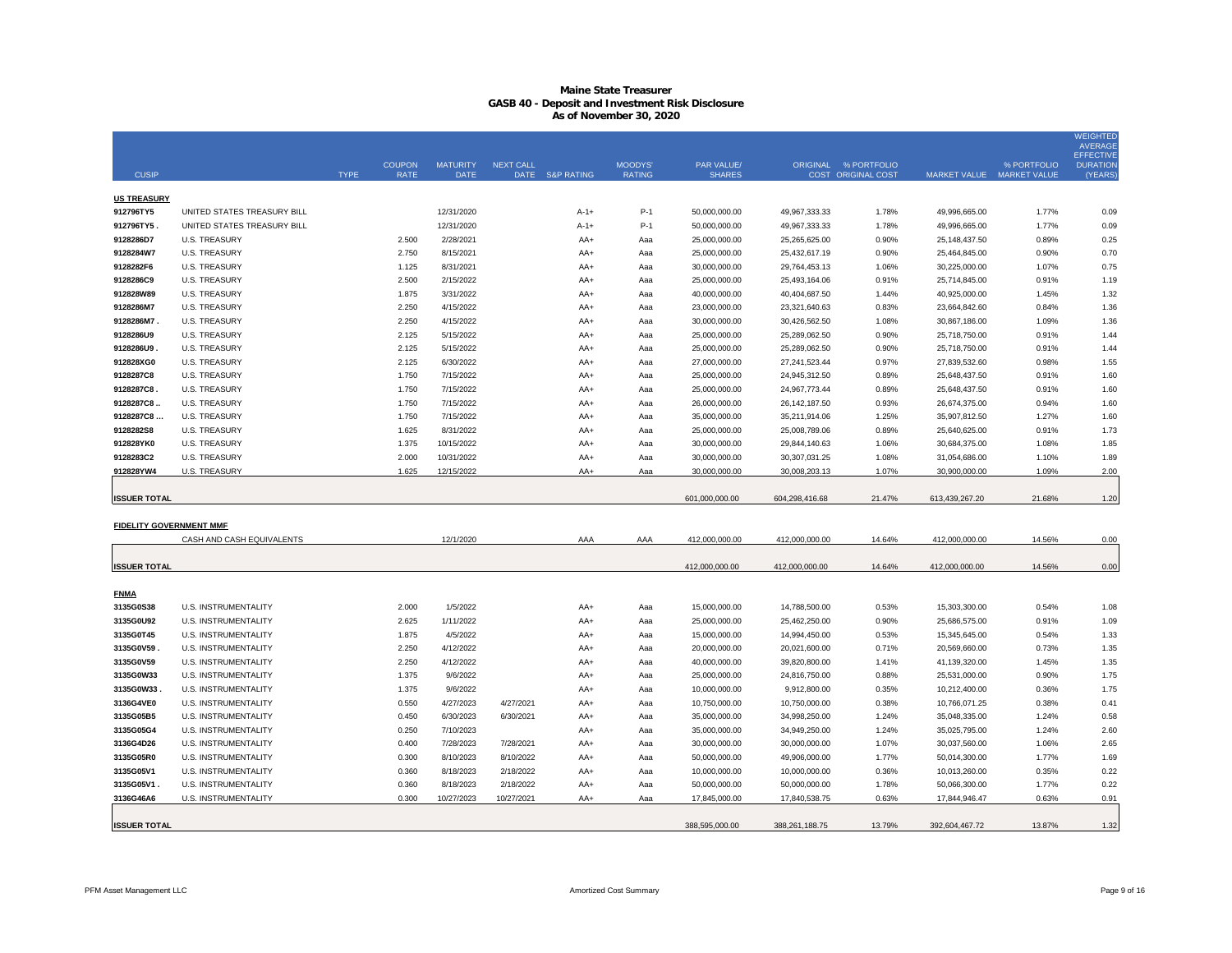|                      |                             |             |                              |                                |                  |                        |                          |                             |                |                                                   |                  |                                          | <b>WEIGHTED</b><br><b>AVERAGE</b><br><b>EFFECTIVE</b> |
|----------------------|-----------------------------|-------------|------------------------------|--------------------------------|------------------|------------------------|--------------------------|-----------------------------|----------------|---------------------------------------------------|------------------|------------------------------------------|-------------------------------------------------------|
| <b>CUSIP</b>         |                             | <b>TYPE</b> | <b>COUPON</b><br><b>RATE</b> | <b>MATURITY</b><br><b>DATE</b> | <b>NEXT CALL</b> | DATE S&P RATING        | MOODYS'<br><b>RATING</b> | PAR VALUE/<br><b>SHARES</b> |                | ORIGINAL % PORTFOLIO<br><b>COST ORIGINAL COST</b> |                  | % PORTFOLIO<br>MARKET VALUE MARKET VALUE | <b>DURATION</b><br>(YEARS                             |
|                      |                             |             |                              |                                |                  |                        |                          |                             |                |                                                   |                  |                                          |                                                       |
| <b>FHLMC</b>         |                             |             |                              |                                |                  |                        |                          |                             |                |                                                   |                  |                                          |                                                       |
| 3134GV5J3            | U.S. INSTRUMENTALITY        |             | 0.320                        | 7/8/2022                       | 1/8/2021         | AA+                    | Aaa                      | 35,000,000.00               | 35,003,500.00  | 1.24%                                             | 35,005,460.00    | 1.24%                                    | 0.11                                                  |
| 3134GV6H6            | <b>U.S. INSTRUMENTALITY</b> |             | 0.320                        | 10/20/2022                     | 7/20/2021        | AA+                    | Aaa                      | 35,000,000.00               | 34,993,000.00  | 1.24%                                             | 35,035,210.00    | 1.24%                                    | 0.64                                                  |
| 3134GV6H6.           | U.S. INSTRUMENTALITY        |             | 0.320                        | 10/20/2022                     | 7/20/2021        | AA+                    | Aaa                      | 35,000,000.00               | 35,000,000.00  | 1.24%                                             | 35,035,210.00    | 1.24%                                    | 0.64                                                  |
| 3137EAEQ8            | U.S. INSTRUMENTALITY        |             | 0.375                        | 4/20/2023                      |                  | AA+                    | Aaa                      | 13,750,000.00               | 13,720,437.50  | 0.49%                                             | 13,809,991.25    | 0.49%                                    | 2.38                                                  |
| 3137EAEV7            | U.S. INSTRUMENTALITY        |             | 0.250                        | 8/24/2023                      |                  | AA+                    | Aaa                      | 17,500,000.00               | 17,506,300.00  | 0.62%                                             | 17,513,492.50    | 0.62%                                    | 2.72                                                  |
| 3134GWTL0            | U.S. INSTRUMENTALITY        |             | 0.300                        | 9/28/2023                      | 9/28/2021        | AA+                    | Aaa                      | 20,000,000.00               | 19,997,000.00  | 0.71%                                             | 19,997,320.00    | 0.71%                                    | 0.83                                                  |
| 3134GWTL0            | U.S. INSTRUMENTALITY        |             | 0.300                        | 9/28/2023                      | 9/28/2021        | AA+                    | Aaa                      | 50,000,000.00               | 49,992,500.00  | 1.78%                                             | 49,993,300.00    | 1.77%                                    | 0.83                                                  |
| 3134GWZB5            | U.S. INSTRUMENTALITY        |             | 0.300                        | 10/13/2023                     | 10/13/2021       | AA+                    | Aaa                      | 48,800,000.00               | 48,785,360.00  | 1.73%                                             | 48,796,828.00    | 1.72%                                    | 0.87                                                  |
| 3137EAEY1            | <b>U.S. INSTRUMENTALITY</b> |             | 0.125                        | 10/16/2023                     |                  | AA+                    | Aaa                      | 25,000,000.00               | 24,910,750.00  | 0.89%                                             | 24,916,500.00    | 0.88%                                    | 2.87                                                  |
| <b>ISSUER TOTAL</b>  |                             |             |                              |                                |                  |                        |                          | 280,050,000.00              | 279,908,847.50 | 9.94%                                             | 280, 103, 311.75 | 9.90%                                    | 1.07                                                  |
|                      |                             |             |                              |                                |                  |                        |                          |                             |                |                                                   |                  |                                          |                                                       |
| <b>TD BANK</b>       |                             |             |                              |                                |                  |                        |                          |                             |                |                                                   |                  |                                          |                                                       |
|                      | CASH AND CASH EQUIVALENTS   |             |                              | 12/1/2020                      |                  |                        |                          | 250,000,000.00              | 250,000,000.00 | 8.88%                                             | 250,000,000.00   | 8.83%                                    | 0.00                                                  |
| <b>ISSUER TOTAL</b>  |                             |             |                              |                                |                  |                        |                          | 250,000,000.00              | 250,000,000.00 | 8.88%                                             | 250,000,000.00   | 8.83%                                    | 0.00                                                  |
|                      |                             |             |                              |                                |                  |                        |                          |                             |                |                                                   |                  |                                          |                                                       |
| <b>PFM FUNDS</b>     |                             |             |                              |                                |                  |                        |                          |                             |                |                                                   |                  |                                          |                                                       |
|                      | CASH AND CASH EQUIVALENTS   |             |                              | 12/1/2020                      |                  |                        |                          | 200,000,000.00              | 200,000,000.00 | 7.11%                                             | 200,000,000.00   | 7.07%                                    | 0.00                                                  |
|                      |                             |             |                              |                                |                  |                        |                          |                             |                |                                                   |                  |                                          |                                                       |
| <b>ISSUER TOTAL</b>  |                             |             |                              |                                |                  |                        |                          | 200,000,000.00              | 200,000,000.00 | 7.11%                                             | 200,000,000.00   | 7.07%                                    | 0.00                                                  |
| <b>U.S. BANK MMF</b> |                             |             |                              |                                |                  |                        |                          |                             |                |                                                   |                  |                                          |                                                       |
|                      | CASH AND CASH EQUIVALENTS   |             |                              | 12/1/2020                      |                  |                        |                          | 150,000,000.00              | 150,000,000.00 | 5.33%                                             | 150,000,000.00   | 5.30%                                    | 0.00                                                  |
|                      |                             |             |                              |                                |                  |                        |                          |                             |                |                                                   |                  |                                          |                                                       |
| <b>ISSUER TOTAL</b>  |                             |             |                              |                                |                  |                        |                          | 150,000,000.00              | 150,000,000.00 | 5.33%                                             | 150,000,000.00   | 5.30%                                    | 0.00                                                  |
|                      |                             |             |                              |                                |                  |                        |                          |                             |                |                                                   |                  |                                          |                                                       |
| <b>CITIZENS BANK</b> |                             |             |                              |                                |                  |                        |                          |                             |                |                                                   |                  |                                          |                                                       |
|                      | CASH AND CASH EQUIVALENTS   |             |                              | 12/1/2020                      |                  |                        |                          | 100,000,000.00              | 100,000,000.00 | 3.55%                                             | 100,000,000.00   | 3.53%                                    | 0.00                                                  |
|                      |                             |             |                              |                                |                  |                        |                          |                             |                |                                                   |                  |                                          |                                                       |
| <b>ISSUER TOTAL</b>  |                             |             |                              |                                |                  |                        |                          | 100,000,000.00              | 100,000,000.00 | 3.55%                                             | 100,000,000.00   | 3.53%                                    | 0.00                                                  |
|                      |                             |             |                              |                                |                  |                        |                          |                             |                |                                                   |                  |                                          |                                                       |
| <b>BAR HARBOR</b>    |                             |             |                              |                                |                  |                        |                          |                             |                |                                                   |                  |                                          |                                                       |
|                      | CASH AND CASH EQUIVALENTS   |             |                              | 12/1/2020                      |                  |                        |                          | 49,000,000.00               | 49,000,000.00  | 1.74%                                             | 49,000,000.00    | 1.73%                                    | 0.00                                                  |
|                      | CERTIFICATES OF DEPOSIT     |             | 2.330                        | 6/12/2021                      |                  | N <sub>R</sub>         | <b>NR</b>                | 50.000.000.00               | 50.000.000.00  | 1.78%                                             | 50.000.000.00    | 1.77%                                    | 0.54                                                  |
|                      |                             |             |                              |                                |                  |                        |                          |                             |                |                                                   |                  |                                          |                                                       |
| <b>ISSUER TOTAL</b>  |                             |             |                              |                                |                  |                        |                          | 99,000,000.00               | 99,000,000.00  | 3.52%                                             | 99,000,000.00    | 3.50%                                    | 0.27                                                  |
|                      |                             |             |                              |                                |                  |                        |                          |                             |                |                                                   |                  |                                          |                                                       |
| PEOPLE'S UNITED BANK |                             |             |                              |                                |                  |                        |                          |                             |                |                                                   |                  |                                          |                                                       |
|                      | CERTIFICATES OF DEPOSIT     |             | 2.550                        | 4/18/2021                      |                  | <b>NR</b>              | <b>NR</b>                | 15,000,000.00               | 15,000,000.00  | 0.53%                                             | 15,000,000.00    | 0.53%                                    | 0.39                                                  |
|                      | CERTIFICATES OF DEPOSIT     |             | 2.550                        | 4/22/2021                      |                  | <b>NR</b><br><b>NR</b> | <b>NR</b><br><b>NR</b>   | 25,000,000.00               | 25,000,000.00  | 0.89%                                             | 25,000,000.00    | 0.88%                                    | 0.40                                                  |
|                      | CERTIFICATES OF DEPOSIT     |             | 1.650                        | 1/17/2022                      |                  |                        |                          | 40,000,000.00               | 40,000,000.00  | 1.42%                                             | 40,000,000.00    | 1.41%                                    | 1.14                                                  |
| <b>ISSUER TOTAL</b>  |                             |             |                              |                                |                  |                        |                          | 80,000,000.00               | 80,000,000.00  | 2.84%                                             | 80,000,000.00    | 2.83%                                    | 0.77                                                  |
|                      |                             |             |                              |                                |                  |                        |                          |                             |                |                                                   |                  |                                          |                                                       |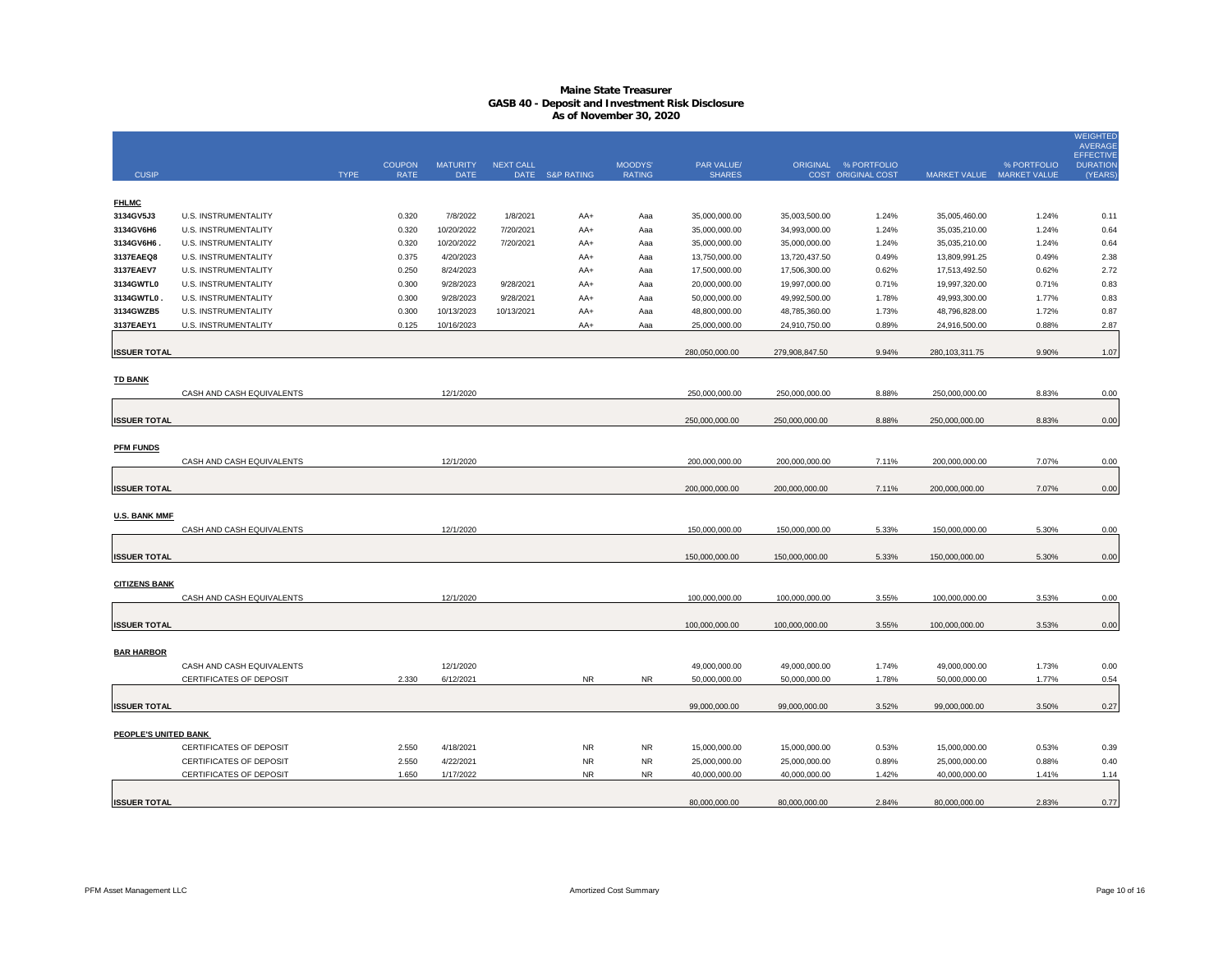|                        |                             |             |                              |                         |           |                 |                          |                             |               |                                            |                           |             | <b>WEIGHTED</b><br><b>AVERAGE</b>              |
|------------------------|-----------------------------|-------------|------------------------------|-------------------------|-----------|-----------------|--------------------------|-----------------------------|---------------|--------------------------------------------|---------------------------|-------------|------------------------------------------------|
| <b>CUSIP</b>           |                             | <b>TYPE</b> | <b>COUPON</b><br><b>RATE</b> | <b>MATURITY</b><br>DATE | NEXT CALL | DATE S&P RATING | MOODYS'<br><b>RATING</b> | PAR VALUE/<br><b>SHARES</b> |               | ORIGINAL % PORTFOLIO<br>COST ORIGINAL COST | MARKET VALUE MARKET VALUE | % PORTFOLIO | <b>EFFECTIVE</b><br><b>DURATION</b><br>(YEARS) |
|                        |                             |             |                              |                         |           |                 |                          |                             |               |                                            |                           |             |                                                |
| <b>CAMDEN NATIONAL</b> |                             |             |                              |                         |           |                 |                          |                             |               |                                            |                           |             |                                                |
|                        | CERTIFICATES OF DEPOSIT     |             | 1.750                        | 1/17/2021               |           | <b>NR</b>       | <b>NR</b>                | 50,000,000.00               | 50,000,000.00 | 1.78%                                      | 50,000,000.00             | 1.77%       | 0.14                                           |
| <b>ISSUER TOTAL</b>    |                             |             |                              |                         |           |                 |                          | 50,000,000.00               | 50,000,000.00 | 1.78%                                      | 50,000,000.00             | 1.77%       | 0.14                                           |
|                        |                             |             |                              |                         |           |                 |                          |                             |               |                                            |                           |             |                                                |
| <b>FIRST NATIONAL</b>  |                             |             |                              |                         |           |                 |                          |                             |               |                                            |                           |             |                                                |
|                        | CASH AND CASH EQUIVALENTS   |             |                              | 12/1/2020               |           |                 |                          | 50,000,000.00               | 50,000,000.00 | 1.78%                                      | 50,000,000.00             | 1.77%       | 0.00                                           |
| <b>ISSUER TOTAL</b>    |                             |             |                              |                         |           |                 |                          | 50,000,000.00               | 50,000,000.00 | 1.78%                                      | 50,000,000.00             | 1.77%       | 0.00                                           |
|                        |                             |             |                              |                         |           |                 |                          |                             |               |                                            |                           |             |                                                |
| <b>FHLB</b>            |                             |             |                              |                         |           |                 |                          |                             |               |                                            |                           |             |                                                |
| 3130AF5B9              | <b>U.S. INSTRUMENTALITY</b> |             | 3.000                        | 10/12/2021              |           | AA+             | Aaa                      | 10,000,000.00               | 10,103,100.00 | 0.36%                                      | 10,246,800.00             | 0.36%       | 0.86                                           |
| 313379Q69              | U.S. INSTRUMENTALITY        |             | 2.125                        | 6/10/2022               |           | AA+             | Aaa                      | 30,000,000.00               | 30,176,400.00 | 1.07%                                      | 30,893,550.00             | 1.09%       | 1.50                                           |
| <b>ISSUER TOTAL</b>    |                             |             |                              |                         |           |                 |                          | 40,000,000.00               | 40,279,500.00 | 1.43%                                      | 41,140,350.00             | 1.45%       | 1.34                                           |
|                        |                             |             |                              |                         |           |                 |                          |                             |               |                                            |                           |             |                                                |
| <b>ANDROSCOGGIN</b>    |                             |             |                              |                         |           |                 |                          |                             |               |                                            |                           |             |                                                |
|                        | CASH AND CASH EQUIVALENTS   |             |                              | 12/1/2020               |           |                 |                          | 25,000,000.00               | 25,000,000.00 | 0.89%                                      | 25,000,000.00             | 0.88%       | 0.00                                           |
| <b>ISSUER TOTAL</b>    |                             |             |                              |                         |           |                 |                          | 25,000,000.00               | 25,000,000.00 | 0.89%                                      | 25,000,000.00             | 0.88%       | 0.00                                           |
|                        |                             |             |                              |                         |           |                 |                          |                             |               |                                            |                           |             |                                                |
| <b>NORTHEAST BANK</b>  |                             |             |                              |                         |           |                 |                          |                             |               |                                            |                           |             |                                                |
|                        | CASH AND CASH EQUIVALENTS   |             |                              | 12/1/2020               |           |                 |                          | 25,000,000.00               | 25,000,000.00 | 0.89%                                      | 25,000,000.00             | 0.88%       | 0.00                                           |
| <b>ISSUER TOTAL</b>    |                             |             |                              |                         |           |                 |                          | 25,000,000.00               | 25,000,000.00 | 0.89%                                      | 25,000,000.00             | 0.88%       | 0.00                                           |
|                        |                             |             |                              |                         |           |                 |                          |                             |               |                                            |                           |             |                                                |
| JOHNSON & JOHNSON      |                             |             |                              |                         |           |                 |                          |                             |               |                                            |                           |             |                                                |
| 478160CD4              | CORPORATE                   |             | 2.250                        | 3/3/2022                |           | AAA             | Aaa                      | 16,893,000.00               | 16,680,992.85 | 0.59%                                      | 17,296,117.66             | 0.61%       | 1.24                                           |
| <b>ISSUER TOTAL</b>    |                             |             |                              |                         |           |                 |                          | 16,893,000.00               | 16,680,992.85 | 0.59%                                      | 17,296,117.66             | 0.61%       | 1.24                                           |
|                        |                             |             |                              |                         |           |                 |                          |                             |               |                                            |                           |             |                                                |
| <b>BANGOR SAVINGS</b>  |                             |             |                              |                         |           |                 |                          |                             |               |                                            |                           |             |                                                |
|                        | CERTIFICATES OF DEPOSIT     |             | 2.700                        | 4/8/2021                |           | <b>NR</b>       | <b>NR</b>                | 15,000,000.00               | 15,000,000.00 | 0.53%                                      | 15,000,000.00             | 0.53%       | 0.36                                           |
|                        |                             |             |                              |                         |           |                 |                          |                             |               |                                            |                           |             |                                                |
| <b>ISSUER TOTAL</b>    |                             |             |                              |                         |           |                 |                          | 15,000,000.00               | 15,000,000.00 | 0.53%                                      | 15,000,000.00             | 0.53%       | 0.36                                           |
| <b>BATH SAVINGS</b>    |                             |             |                              |                         |           |                 |                          |                             |               |                                            |                           |             |                                                |
|                        | CASH AND CASH EQUIVALENTS   |             |                              | 12/1/2020               |           |                 |                          | 14,000,000.00               | 14,000,000.00 | 0.50%                                      | 14,000,000.00             | 0.49%       | 0.00                                           |
|                        |                             |             |                              |                         |           |                 |                          |                             |               |                                            |                           |             |                                                |
| <b>ISSUER TOTAL</b>    |                             |             |                              |                         |           |                 |                          | 14,000,000.00               | 14,000,000.00 | 0.50%                                      | 14,000,000.00             | 0.49%       | 0.00                                           |
| <b>MICROSOFT</b>       |                             |             |                              |                         |           |                 |                          |                             |               |                                            |                           |             |                                                |
| 594918BW3              | CORPORATE                   |             | 2.400                        | 2/6/2022                | 1/6/2022  | AAA             | Aaa                      | 10,000,000.00               | 10,156,600.00 | 0.36%                                      | 10,241,370.00             | 0.36%       | 1.08                                           |
|                        |                             |             |                              |                         |           |                 |                          |                             |               |                                            |                           |             |                                                |
| <b>ISSUER TOTAL</b>    |                             |             |                              |                         |           |                 |                          | 10,000,000.00               | 10,156,600.00 | 0.36%                                      | 10,241,370.00             | 0.36%       | 1.08                                           |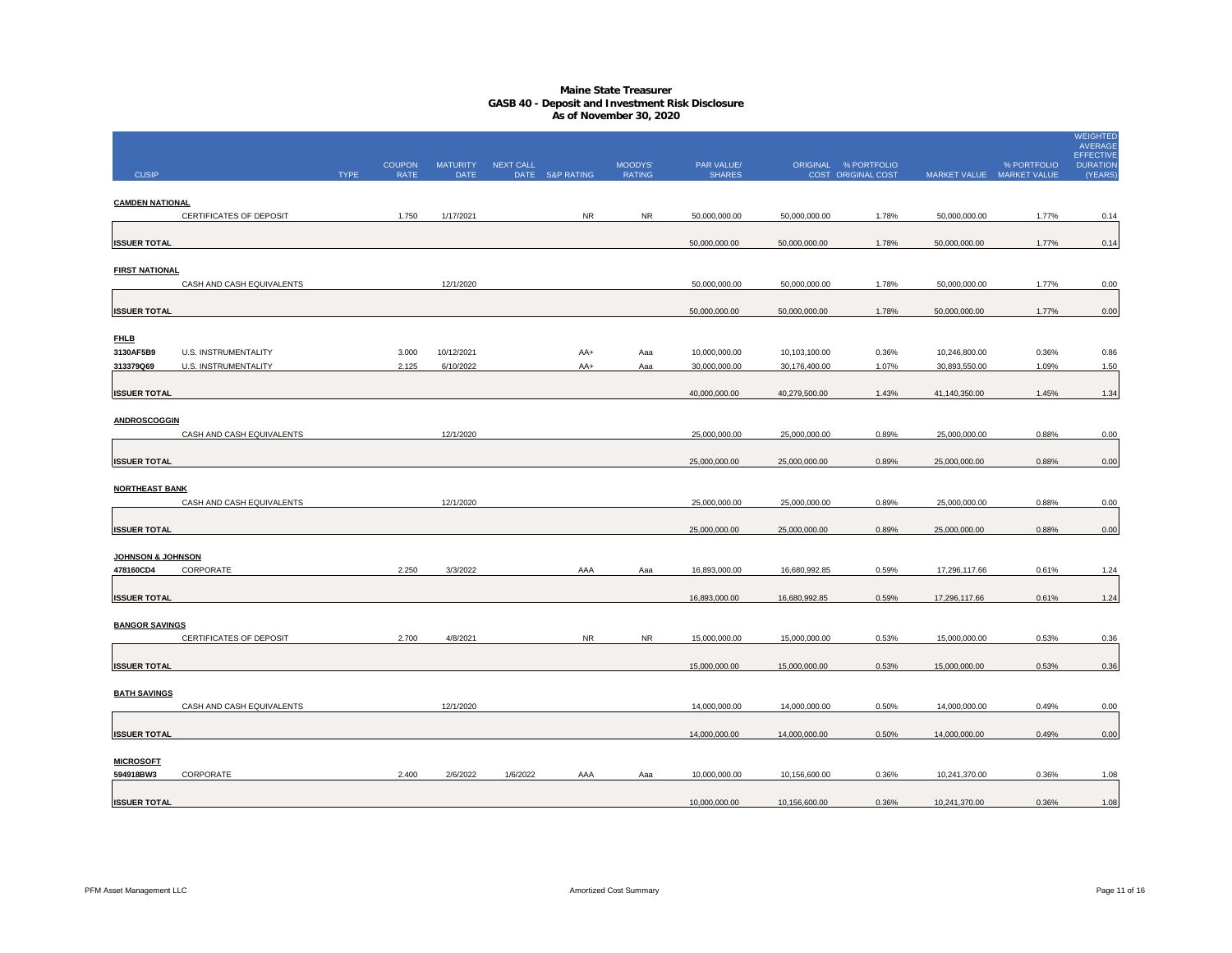| <b>CUSIP</b>                  |                           | <b>TYPE</b> | <b>COUPON</b><br><b>RATE</b> | <b>MATURITY</b><br><b>DATE</b> | <b>NEXT CALL</b> | DATE S&P RATING | <b>MOODYS'</b><br><b>RATING</b> | <b>PAR VALUE/</b><br><b>SHARES</b> |                  | ORIGINAL % PORTFOLIO<br><b>COST ORIGINAL COST</b> | <b>MARKET VALUE</b> | % PORTFOLIO<br><b>MARKET VALUE</b> | <b>WEIGHTED</b><br>AVERAGE<br><b>EFFECTIVE</b><br><b>DURATION</b><br>(YEARS) |
|-------------------------------|---------------------------|-------------|------------------------------|--------------------------------|------------------|-----------------|---------------------------------|------------------------------------|------------------|---------------------------------------------------|---------------------|------------------------------------|------------------------------------------------------------------------------|
| <b>BIDDEFORD SAVINGS BANK</b> | CASH AND CASH EQUIVALENTS |             |                              | 12/1/2020                      |                  |                 |                                 | 5,000,000.00                       | 5,000,000.00     | 0.18%                                             | 5,000,000.00        | 0.18%                              | 0.00                                                                         |
| <b>ISSUER TOTAL</b>           |                           |             |                              |                                |                  |                 |                                 | 5,000,000.00                       | 5,000,000.00     | 0.18%                                             | 5,000,000.00        | 0.18%                              | 0.00                                                                         |
| <b>GRAND TOTAL</b>            |                           |             |                              |                                |                  |                 |                                 | 2,811,538,000.00                   | 2,814,585,545.78 | 100.00%                                           | 2,829,824,884.33    | 100.00%                            |                                                                              |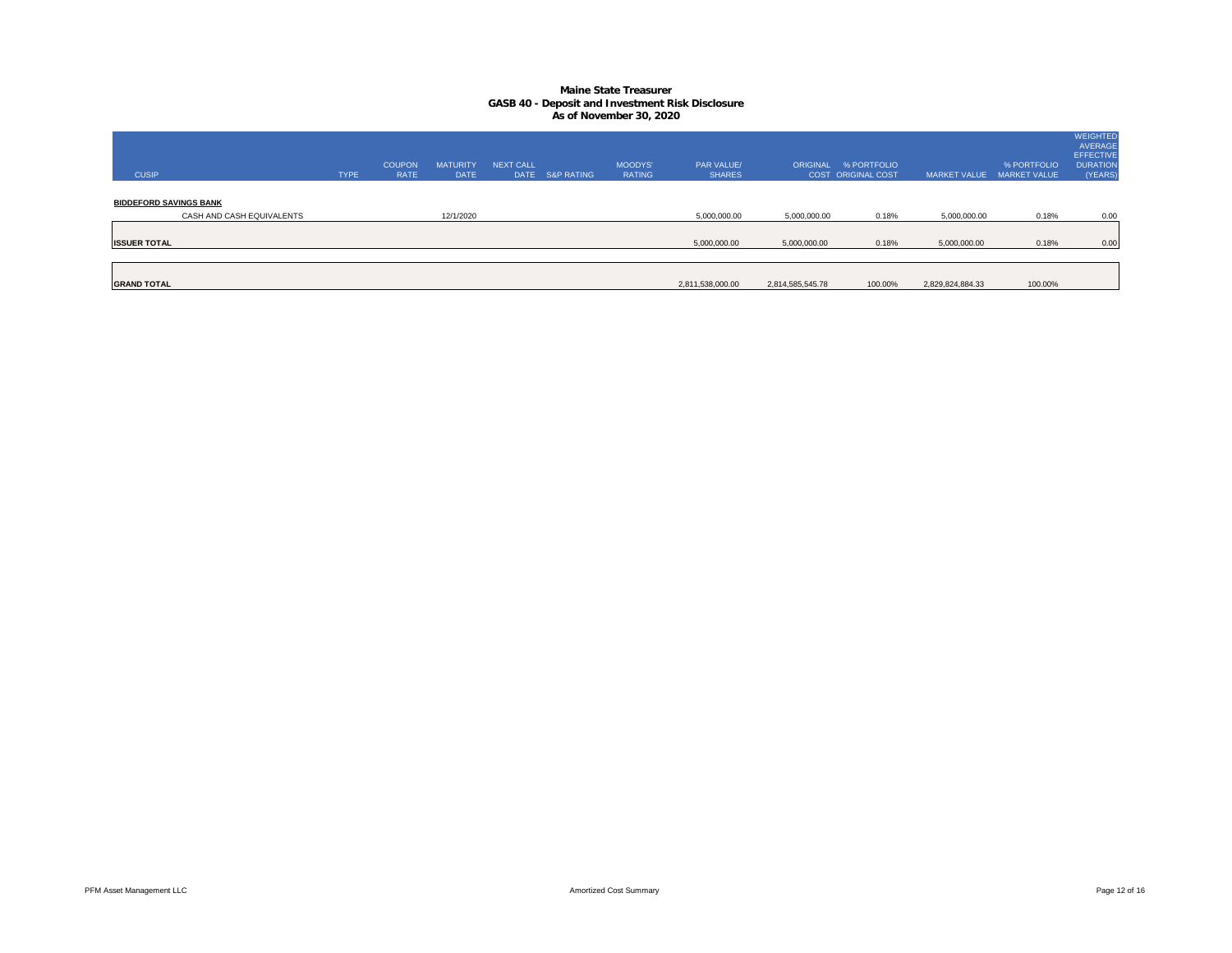#### **Maine State Treasurer Securities PurchasedDuring the Month Ended November 30, 2020**

| <b>CUSIP</b>                | <b>ISSUER</b>           | <b>DATE</b> | <b>COUPON</b> | <b>MATURITY</b> | <b>CALL DATE</b> | <b>PAR VALUE/SHARES</b> | <b>UNIT COST</b> | <b>PRINCIPAL</b> | <b>ACCRUED</b><br><b>INTEREST</b><br><b>PURCHASED</b> | <b>YIELD</b> |
|-----------------------------|-------------------------|-------------|---------------|-----------------|------------------|-------------------------|------------------|------------------|-------------------------------------------------------|--------------|
| <b>CASH AND EQUIVALENTS</b> |                         |             |               |                 |                  |                         |                  |                  |                                                       |              |
|                             | FIDELITY GOVERNMENT MMF | 11/4/2020   | 0.040V        |                 |                  | 16,000,000.00           | 100.00           | 16,000,000.00    | 0.00                                                  | 0.040V       |
|                             | FIDELITY GOVERNMENT MMF | 11/6/2020   | 0.040V        |                 |                  | 41,000,000.00           | 100.00           | 41,000,000.00    | 0.00                                                  | 0.040V       |
|                             | FIDELITY GOVERNMENT MMF | 11/13/2020  | 0.040V        |                 |                  | 136,000,000.00          | 100.00           | 136,000,000.00   | 0.00                                                  | 0.040V       |
|                             | FIDELITY GOVERNMENT MMF | 11/16/2020  | 0.040V        |                 |                  | 31,000,000.00           | 100.00           | 31,000,000.00    | 0.00                                                  | 0.040V       |
|                             | FIDELITY GOVERNMENT MMF | 11/17/2020  | 0.040V        |                 |                  | 18,000,000.00           | 100.00           | 18,000,000.00    | 0.00                                                  | 0.040V       |
|                             | FIDELITY GOVERNMENT MMF | 11/18/2020  | 0.040V        |                 |                  | 57,000,000.00           | 100.00           | 57,000,000.00    | 0.00                                                  | 0.040V       |
| <b>TOTAL:</b>               |                         |             |               |                 |                  | 299,000,000.00          |                  | 299,000,000.00   | 0.00                                                  |              |
|                             |                         |             |               |                 |                  |                         |                  |                  |                                                       |              |
| <b>GRAND TOTAL:</b>         |                         |             |               |                 |                  | 299,000,000.00          |                  | 299,000,000.00   | 0.00                                                  |              |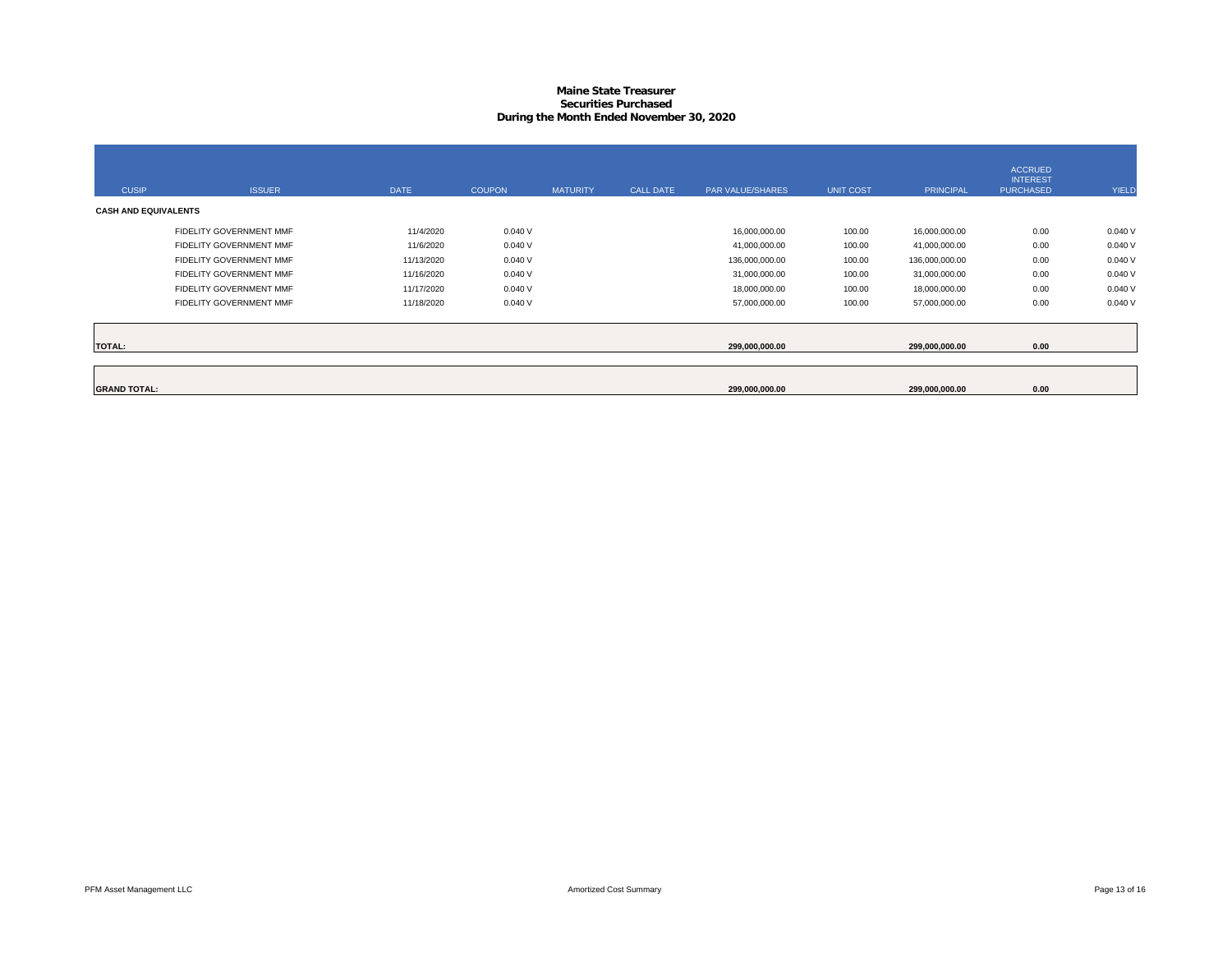#### **Maine State Treasurer Securities Sold and MaturedDuring the Month Ended November 30, 2020**

| <b>CUSIP</b>        | <b>ISSUER</b>                  | <b>DATE</b> | <b>MATURITY/</b><br>COUPON CALL DATE | <b>PAR VALUE/SHARES</b> | <b>ORIGINAL COST</b> | AMORTIZED COST AT<br><b>SALE OR MATURITY</b><br>(AMORT) | <b>PRICE</b> | MARKET VALUE AT<br>SALE / SALE OR MATURITY /<br>ACCRETION / MATURITY CHANGE IN MARKET REALIZED GAIN<br><b>VALUE</b> | (LOSS) | <b>ACCRUED</b><br><b>INTEREST</b><br><b>SOLD</b> | <b>INTEREST</b><br><b>RECEIVED</b> | <b>INTEREST</b><br>EARNED | <b>YIELD</b> |
|---------------------|--------------------------------|-------------|--------------------------------------|-------------------------|----------------------|---------------------------------------------------------|--------------|---------------------------------------------------------------------------------------------------------------------|--------|--------------------------------------------------|------------------------------------|---------------------------|--------------|
|                     | <b>CASH AND EQUIVALENTS</b>    |             |                                      |                         |                      |                                                         |              |                                                                                                                     |        |                                                  |                                    |                           |              |
|                     | <b>FIDELITY GOVERNMENT MMF</b> | 11/2/2020   | 0.040V                               | 23,000,000.00           | 23,000,000.00        | 23.000.000.00                                           | 100.00       | 23,000,000.00                                                                                                       | 0.00   | 0.00                                             | 0.00                               | 0.00                      | 0.040V       |
|                     |                                |             |                                      |                         |                      | 0.00                                                    |              | 0.00                                                                                                                |        |                                                  |                                    |                           |              |
|                     | <b>FIDELITY GOVERNMENT MMF</b> | 11/3/2020   | 0.040V                               | 3,000,000.00            | 3,000,000.00         | 3,000,000.00                                            | 100.00       | 3,000,000.00                                                                                                        | 0.00   | 0.00                                             | 0.00                               | 0.00                      | 0.040V       |
|                     |                                |             |                                      |                         |                      | 0.00                                                    |              | 0.00                                                                                                                |        |                                                  |                                    |                           |              |
|                     | <b>FIDELITY GOVERNMENT MMF</b> | 11/5/2020   | 0.040V                               | 36,000,000.00           | 36,000,000.00        | 36,000,000.00                                           | 100.00       | 36,000,000.00                                                                                                       | 0.00   | 0.00                                             | 0.00                               | 0.00                      | 0.040V       |
|                     |                                |             |                                      |                         |                      | 0.00                                                    |              | 0.00                                                                                                                |        |                                                  |                                    |                           |              |
|                     | FIDELITY GOVERNMENT MMF        | 11/9/2020   | 0.040V                               | 17,000,000.00           | 17,000,000.00        | 17,000,000.00                                           | 100.00       | 17,000,000.00                                                                                                       | 0.00   | 0.00                                             | 0.00                               | 0.00                      | 0.040V       |
|                     |                                |             | 0.040V                               |                         |                      | 0.00<br>4.000.000.00                                    |              | 0.00                                                                                                                | 0.00   | 0.00                                             | 0.00                               |                           | 0.040V       |
|                     | <b>FIDELITY GOVERNMENT MMF</b> | 11/10/2020  |                                      | 4.000.000.00            | 4.000.000.00         | 0.00                                                    | 100.00       | 4.000.000.00<br>0.00                                                                                                |        |                                                  |                                    | 0.00                      |              |
|                     | FIDELITY GOVERNMENT MMF        | 11/12/2020  | 0.040V                               | 176.000.000.00          | 176.000.000.00       | 176,000,000.00                                          | 100.00       | 176.000.000.00                                                                                                      | 0.00   | 0.00                                             | 0.00                               | 0.00                      | 0.040V       |
|                     |                                |             |                                      |                         |                      | 0.00                                                    |              | 0.00                                                                                                                |        |                                                  |                                    |                           |              |
|                     | FIDELITY GOVERNMENT MMF        | 11/19/2020  | 0.040V                               | 16,000,000.00           | 16,000,000.00        | 16,000,000.00                                           | 100.00       | 16,000,000.00                                                                                                       | 0.00   | 0.00                                             | 0.00                               | 0.00                      | 0.040V       |
|                     |                                |             |                                      |                         |                      | 0.00                                                    |              | 0.00                                                                                                                |        |                                                  |                                    |                           |              |
|                     | <b>BANGOR SAVINGS</b>          | 11/19/2020  | 0.050V                               | 40,000,000.00           | 40,000,000.00        | 40,000,000.00                                           | 100.00       | 40,000,000.00                                                                                                       | 0.00   | 0.00                                             | 0.00                               | 0.00                      | 0.050V       |
|                     |                                |             |                                      |                         |                      | 0.00                                                    |              | 0.00                                                                                                                |        |                                                  |                                    |                           |              |
|                     | <b>FIDELITY GOVERNMENT MMF</b> | 11/20/2020  | 0.040V                               | 15,000,000.00           | 15,000,000.00        | 15,000,000.00                                           | 100.00       | 15,000,000.00                                                                                                       | 0.00   | 0.00                                             | 0.00                               | 0.00                      | 0.040V       |
|                     |                                |             |                                      |                         |                      | 0.00                                                    |              | 0.00                                                                                                                |        |                                                  |                                    |                           |              |
|                     | FIDELITY GOVERNMENT MMF        | 11/23/2020  | 0.040V                               | 17.000.000.00           | 17,000,000,00        | 17,000,000.00                                           | 100.00       | 17,000,000.00                                                                                                       | 0.00   | 0.00                                             | 0.00                               | 0.00                      | 0.040V       |
|                     |                                |             |                                      |                         |                      | 0.00                                                    |              | 0.00                                                                                                                |        |                                                  |                                    |                           |              |
|                     | <b>FIDELITY GOVERNMENT MMF</b> | 11/24/2020  | 0.040V                               | 24,000,000.00           | 24,000,000.00        | 24,000,000.00                                           | 100.00       | 24,000,000.00                                                                                                       | 0.00   | 0.00                                             | 0.00                               | 0.00                      | 0.040V       |
|                     |                                |             |                                      |                         |                      | 0.00                                                    |              | 0.00                                                                                                                |        |                                                  |                                    |                           |              |
|                     | <b>FIDELITY GOVERNMENT MMF</b> | 11/25/2020  | 0.040V                               | 50,000,000.00           | 50,000,000.00        | 50,000,000.00<br>0.00                                   | 100.00       | 50,000,000.00<br>0.00                                                                                               | 0.00   | 0.00                                             | 0.00                               | 0.00                      | 0.040V       |
|                     | FIDELITY GOVERNMENT MMF        | 11/30/2020  | 0.040V                               | 5,000,000.00            | 5,000,000.00         | 5,000,000.00                                            | 100.00       | 5,000,000.00                                                                                                        | 0.00   | 0.00                                             | 0.00                               | 0.00                      | 0.040V       |
|                     |                                |             |                                      |                         |                      | 0.00                                                    |              | 0.00                                                                                                                |        |                                                  |                                    |                           |              |
|                     |                                |             |                                      |                         |                      |                                                         |              |                                                                                                                     |        |                                                  |                                    |                           |              |
|                     |                                |             |                                      | 426,000,000.00          | 426,000,000.00       | 426,000,000.00                                          |              | 426,000,000.00                                                                                                      | 0.00   | 0.00                                             | 0.00                               | 0.00                      |              |
| <b>TOTAL:</b>       |                                |             |                                      |                         |                      | 0.00                                                    |              | 0.00                                                                                                                |        |                                                  |                                    |                           |              |
|                     |                                |             |                                      | s.<br>426,000,000.00    | 426,000,000.00       | 426,000,000.00                                          |              | 426,000,000.00                                                                                                      | 0.00   | 0.00                                             | 0.00                               | 0.00                      |              |
| <b>GRAND TOTAL:</b> |                                |             |                                      |                         |                      | 0.00                                                    |              | 0.00                                                                                                                |        |                                                  |                                    |                           |              |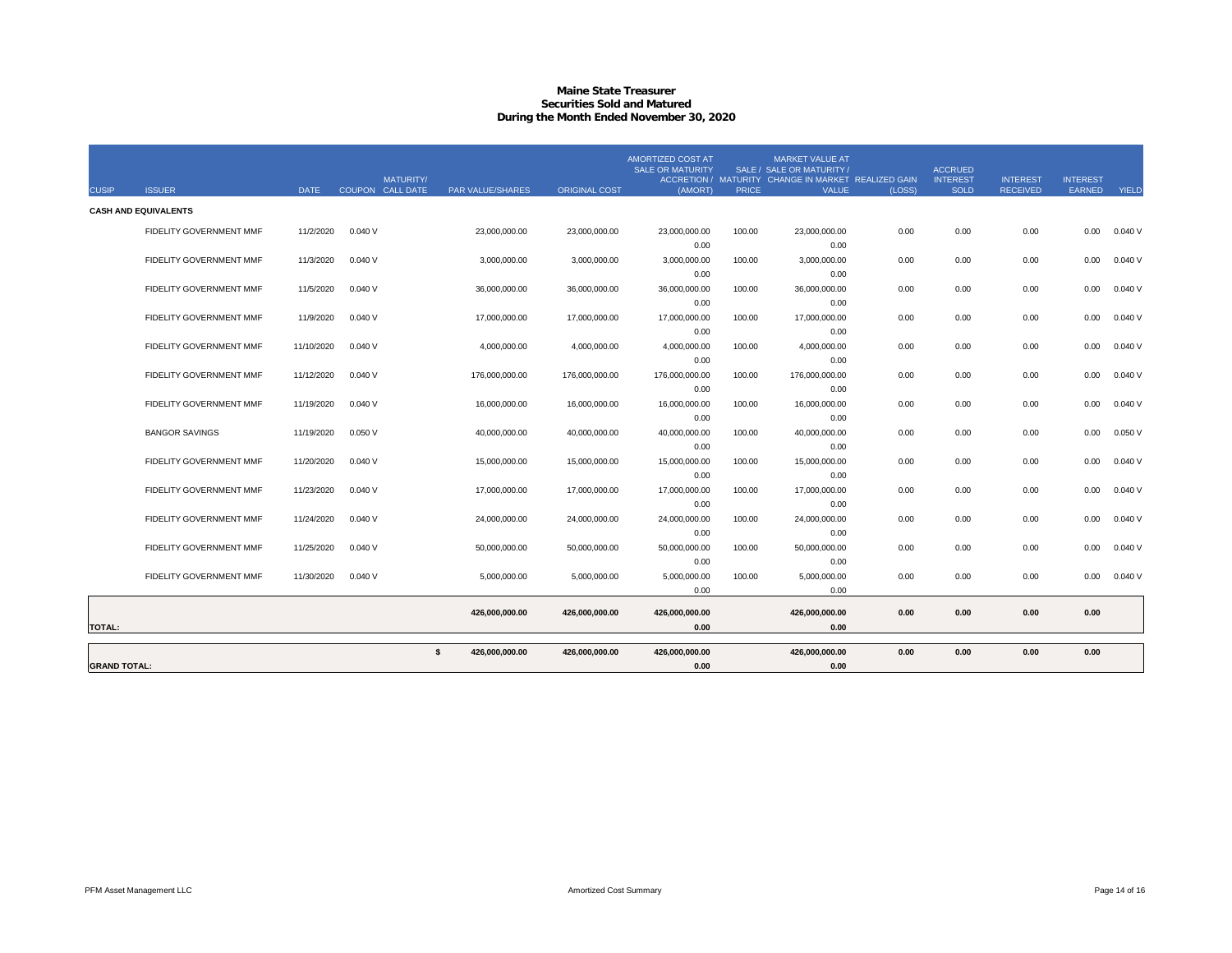#### **Maine State Treasurer Transaction Report For the Month Ended November 30, 2020**

| <b>DATE</b> | <b>CUSIP</b> | <b>TRANSACTION</b> | <b>SECURITY TYPE</b> | <b>DESCRIPTION</b>             | <b>MATURITY</b> | <b>PAR VALUE/SHARES</b> | <b>PRINCIPAL</b> | <b>INTEREST</b> | <b>TRANSACTION TOTAL</b> | <b>BALANCE</b>    |
|-------------|--------------|--------------------|----------------------|--------------------------------|-----------------|-------------------------|------------------|-----------------|--------------------------|-------------------|
|             |              |                    |                      |                                |                 |                         |                  |                 |                          |                   |
| 11/2/2020   |              | <b>INTEREST</b>    | <b>CASH EQUIV</b>    | FIDELITY GOVERNMENT MMF        |                 | 0.00                    | 0.00             | 11,272.61       | 11,272.61                | 11,272.61         |
|             |              | SELL               | <b>CASH EQUIV</b>    | <b>FIDELITY GOVERNMENT MMF</b> |                 | 23,000,000.00           | 23,000,000.00    | 0.00            | 23,000,000.00            | 23,011,272.61     |
|             |              | <b>INTEREST</b>    | <b>CASH EQUIV</b>    | <b>PFM FUNDS</b>               |                 | 0.00                    | 0.00             | 5,540.47        | 5,540.47                 | 23,016,813.08     |
|             |              | <b>INTEREST</b>    | <b>CASH EQUIV</b>    | <b>ANDROSCOGGIN</b>            |                 | 0.00                    | 0.00             | 1,301.37        | 1,301.37                 | 23,018,114.45     |
|             |              | <b>INTEREST</b>    | <b>CASH EQUIV</b>    | <b>BANGOR SAVINGS</b>          |                 | 0.00                    | 0.00             | 1,748.63        | 1,748.63                 | 23,019,863.08     |
|             |              | <b>INTEREST</b>    | <b>CASH EQUIV</b>    | <b>BATH SAVINGS</b>            |                 | 0.00                    | 0.00             | 809.32          | 809.32                   | 23,020,672.40     |
|             |              | <b>INTEREST</b>    | <b>CASH EQUIV</b>    | <b>BAR HARBOR</b>              |                 | 0.00                    | 0.00             | 4,150.27        | 4,150.27                 | 23,024,822.67     |
|             |              | <b>INTEREST</b>    | <b>CASH EQUIV</b>    | <b>BIDDEFORD SAVINGS BANK</b>  |                 | 0.00                    | 0.00             | 410.98          | 410.98                   | 23,025,233.65     |
|             |              | <b>INTEREST</b>    | <b>CASH EQUIV</b>    | <b>CITIZENS BANK</b>           |                 | 0.00                    | 0.00             | 6,065.40        | 6,065.40                 | 23,031,299.05     |
|             |              | <b>INTEREST</b>    | <b>CASH EQUIV</b>    | <b>FIRST NATIONAL</b>          |                 | 0.00                    | 0.00             | 2,117.49        | 2,117.49                 | 23,033,416.54     |
|             |              | <b>INTEREST</b>    | <b>CASH EQUIV</b>    | NORTHEAST BANK                 |                 | 0.00                    | 0.00             | 2,123.29        | 2,123.29                 | 23,035,539.83     |
|             |              | <b>INTEREST</b>    | <b>CASH EQUIV</b>    | <b>TD BANK</b>                 |                 | 0.00                    | 0.00             | 14,890.71       | 14,890.71                | 23,050,430.54     |
|             |              | <b>INTEREST</b>    | <b>CASH EQUIV</b>    | U.S. BANK DDA                  |                 | 0.00                    | 0.00             | 6,435.30        | 6,435.30                 | 23,056,865.84     |
| 11/3/2020   |              | SELL               | <b>CASH EQUIV</b>    | FIDELITY GOVERNMENT MMF        |                 | 3,000,000.00            | 3,000,000.00     | 0.00            | 3,000,000.00             | 26,056,865.84     |
| 11/4/2020   |              | <b>BUY</b>         | <b>CASH EQUIV</b>    | FIDELITY GOVERNMENT MMF        |                 | 16,000,000.00           | 16,000,000.00    | 0.00            | (16,000,000.00)          | 10,056,865.84     |
| 11/5/2020   |              | SELL               | <b>CASH EQUIV</b>    | FIDELITY GOVERNMENT MMF        |                 | 36,000,000.00           | 36,000,000.00    | 0.00            | 36,000,000.00            | 46,056,865.84     |
| 11/6/2020   |              | <b>BUY</b>         | <b>CASH EQUIV</b>    | FIDELITY GOVERNMENT MMF        |                 | 41,000,000.00           | 41,000,000.00    | 0.00            | (41,000,000.00)          | 5,056,865.84      |
| 11/9/2020   |              | SELL               | <b>CASH EQUIV</b>    | FIDELITY GOVERNMENT MMF        |                 | 17,000,000.00           | 17,000,000.00    | 0.00            | 17,000,000.00            | 22,056,865.84     |
| 11/10/2020  |              | SELL               | <b>CASH EQUIV</b>    | <b>FIDELITY GOVERNMENT MMF</b> |                 | 4,000,000.00            | 4,000,000.00     | 0.00            | 4,000,000.00             | 26,056,865.84     |
| 11/12/2020  |              | SELL               | <b>CASH EQUIV</b>    | <b>FIDELITY GOVERNMENT MMF</b> |                 | 176,000,000.00          | 176,000,000.00   | 0.00            | 176,000,000.00           | 202,056,865.84    |
| 11/13/2020  |              | <b>BUY</b>         | <b>CASH EQUIV</b>    | <b>FIDELITY GOVERNMENT MMF</b> |                 | 136,000,000.00          | 136,000,000.00   | 0.00            | (136,000,000.00)         | 66,056,865.84     |
| 11/15/2020  | 9128286U9    | <b>INTEREST</b>    | <b>UST</b>           | <b>US TREASURY</b>             | 5/15/2022       | 0.00                    | 0.00             | 265,625.00      | 265,625.00               | 66,322,490.84     |
|             | 9128286U9    | <b>INTEREST</b>    | <b>UST</b>           | <b>US TREASURY</b>             | 5/15/2022       | 0.00                    | 0.00             | 265,625.00      | 265,625.00               | 66.588.115.84     |
| 11/16/2020  |              | <b>BUY</b>         | <b>CASH EQUIV</b>    | FIDELITY GOVERNMENT MMF        |                 | 31,000,000.00           | 31,000,000.00    | 0.00            | (31,000,000.00)          | 35.588.115.84     |
| 11/17/2020  |              | <b>BUY</b>         | <b>CASH EQUIV</b>    | <b>FIDELITY GOVERNMENT MMF</b> |                 | 18,000,000.00           | 18,000,000.00    | 0.00            | (18,000,000.00)          | 17,588,115.84     |
| 11/18/2020  |              | <b>BUY</b>         | <b>CASH EQUIV</b>    | <b>FIDELITY GOVERNMENT MMF</b> |                 | 57,000,000.00           | 57,000,000.00    | 0.00            | (57,000,000.00)          | (39, 411, 884.16) |
| 11/19/2020  |              | SELL               | <b>CASH EQUIV</b>    | <b>FIDELITY GOVERNMENT MMF</b> |                 | 16,000,000.00           | 16,000,000.00    | 0.00            | 16,000,000.00            | (23, 411, 884.16) |
|             |              | SELL               | <b>CASH EQUIV</b>    | <b>BANGOR SAVINGS</b>          |                 | 40,000,000.00           | 40,000,000.00    | 0.00            | 40,000,000.00            | 16,588,115.84     |
| 11/20/2020  |              | SELL               | <b>CASH EQUIV</b>    | <b>FIDELITY GOVERNMENT MMF</b> |                 | 15,000,000,00           | 15,000,000.00    | 0.00            | 15,000,000.00            | 31.588.115.84     |
| 11/23/2020  |              | SELL               | <b>CASH EQUIV</b>    | <b>FIDELITY GOVERNMENT MMF</b> |                 | 17.000.000.00           | 17,000,000.00    | 0.00            | 17,000,000.00            | 48.588.115.84     |
| 11/24/2020  |              | <b>SELL</b>        | <b>CASH EQUIV</b>    | <b>FIDELITY GOVERNMENT MMF</b> |                 | 24.000.000.00           | 24,000,000.00    | 0.00            | 24,000,000.00            | 72.588.115.84     |
| 11/25/2020  |              | <b>SELL</b>        | <b>CASH EQUIV</b>    | FIDELITY GOVERNMENT MMF        |                 | 50.000.000.00           | 50.000.000.00    | 0.00            | 50,000,000.00            | 122.588.115.84    |
| 11/30/2020  |              | <b>SELL</b>        | <b>CASH EQUIV</b>    | FIDELITY GOVERNMENT MMF        |                 | 5,000,000.00            | 5,000,000.00     | 0.00            | 5,000,000.00             | 127,588,115.84    |
|             |              | <b>INTEREST</b>    | <b>CASH EQUIV</b>    | MISC INCOME                    |                 | 0.00                    | 0.00             | 1.42            | 1.42                     | 127,588,117.26    |
|             |              |                    |                      |                                |                 |                         |                  |                 |                          |                   |

**Net Contributions Net Withdrawals**

**127,588,117.26**

**-**